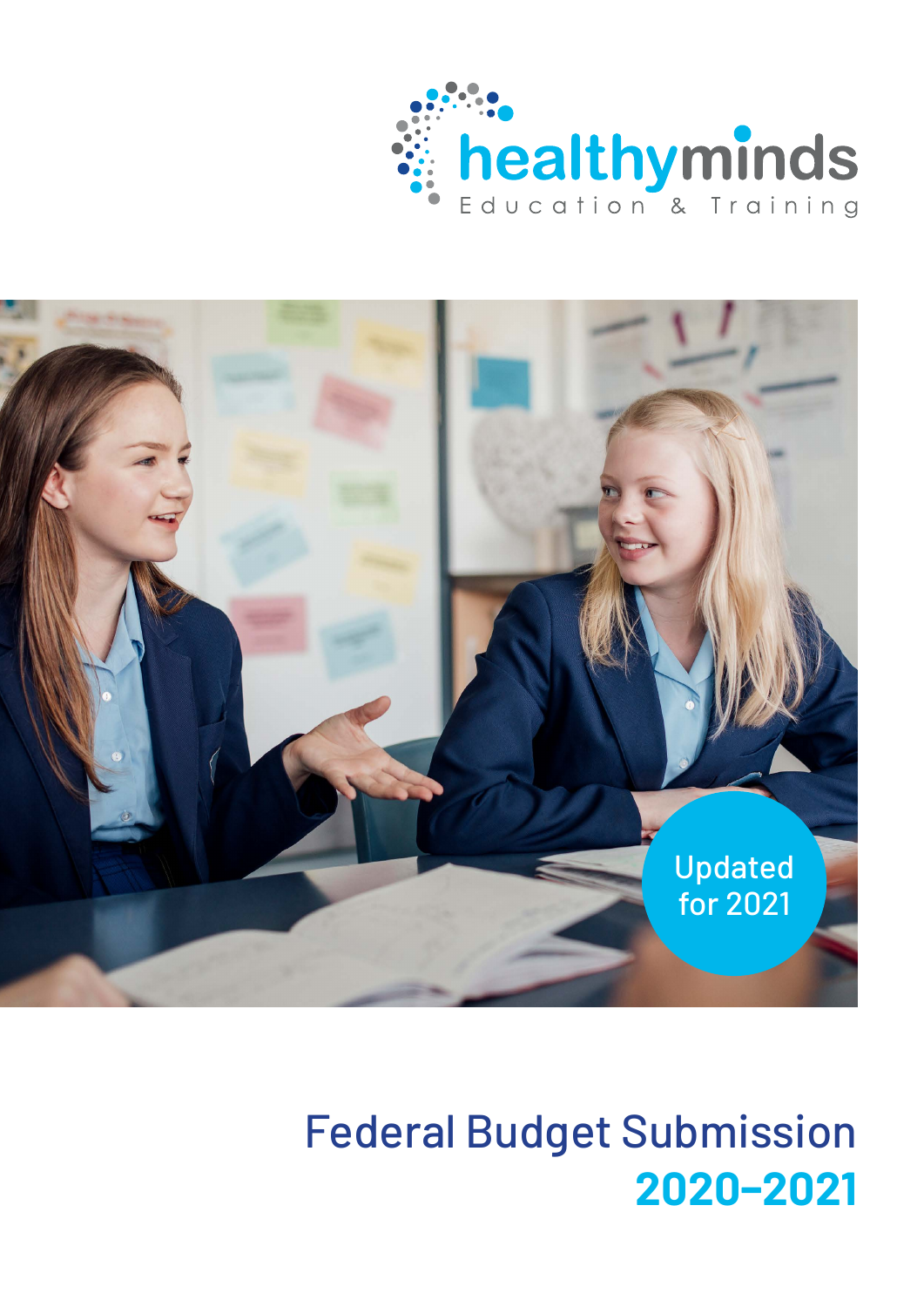# Transforming the Mental Health of Young Australians

Starting the Prevention Revolution: Preventing the *onset* of anxiety, depression and eating disorders in Australia

**Pre-Budget Submission** Updated January 2021

Prepared by Healthy Minds Office 2, 21 King William Road Unley SA 5061 0411 591 276 [www.healthymindsprogram.com](http://www.healthymindsprogram.com)

[www.linkedin.com/in/tom-nehmy-1a909828/](http://www.linkedin.com/in/tom-nehmy-1a909828/) [@DrTomNehmy](https://twitter.com/drtomnehmy) V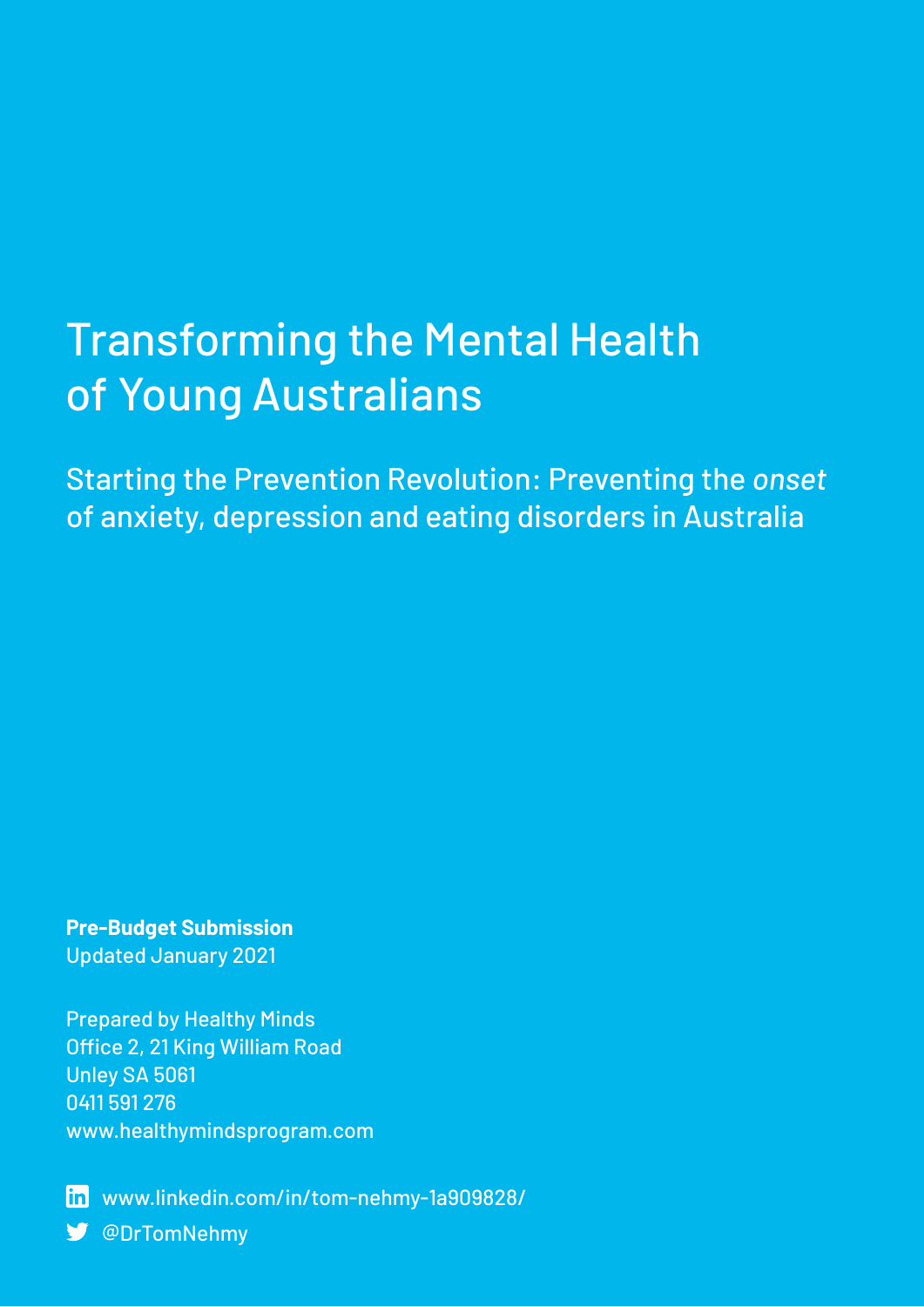# Australia is on the cusp of a prevention revolution.

We can no longer be driven by the 'firefighting mindset' which responds only to the urgent call of distress once the problem has reached its peak.

We must embark on a bold policy of intervention that starts much sooner. We can greatly reduce risk for – and indeed prevent – serious mental health problems.

This opportunity for large-scale, 'universal', primary prevention of depression and anxiety is now here based on compelling scientific evidence, including our own award-winning, peer-reviewed and published research, conducted at Flinders University.

Even just ten years ago, the theoretical and research knowledge was not yet developed enough. But, starting now, preventive psychology is an idea whose time has come.

Having successfully implemented the Healthy Minds program in forwardthinking independent schools for years, we now have the extraordinary endorsement of 100% of our participating government schools from our 2019 trial conducted for the Health Minister and his department.

The economic benefits that await such courageous policy action are well established and enormous. We look forward to continuing our partnership with the Commonwealth to the benefit of thousands of young Australians and their families.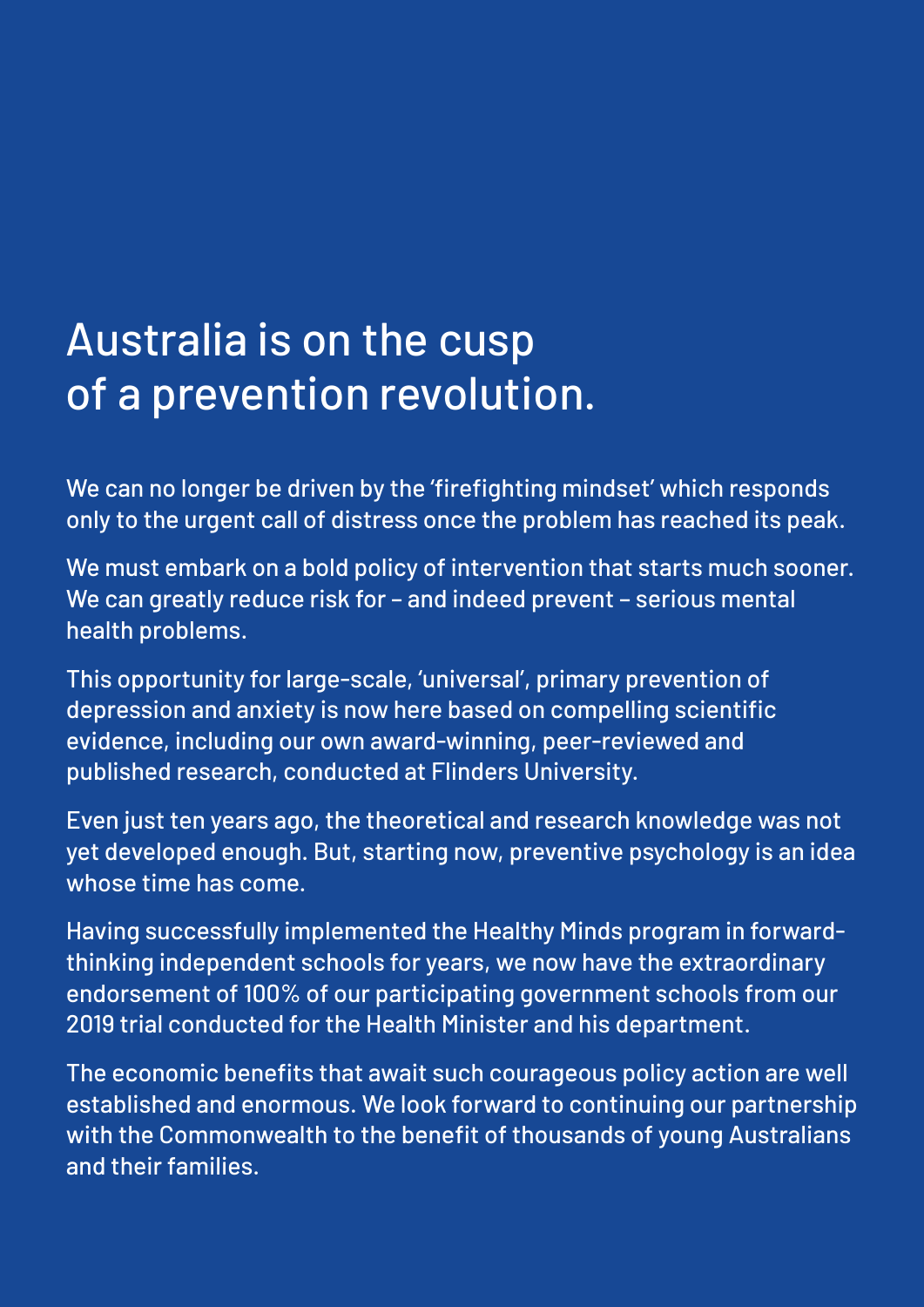# **Contents**

| The Challenge & Opportunity At Hand  05 |  |
|-----------------------------------------|--|
|                                         |  |
|                                         |  |
|                                         |  |
|                                         |  |
|                                         |  |
|                                         |  |
|                                         |  |
|                                         |  |
| Building Healthy Minds in Australia 21  |  |
|                                         |  |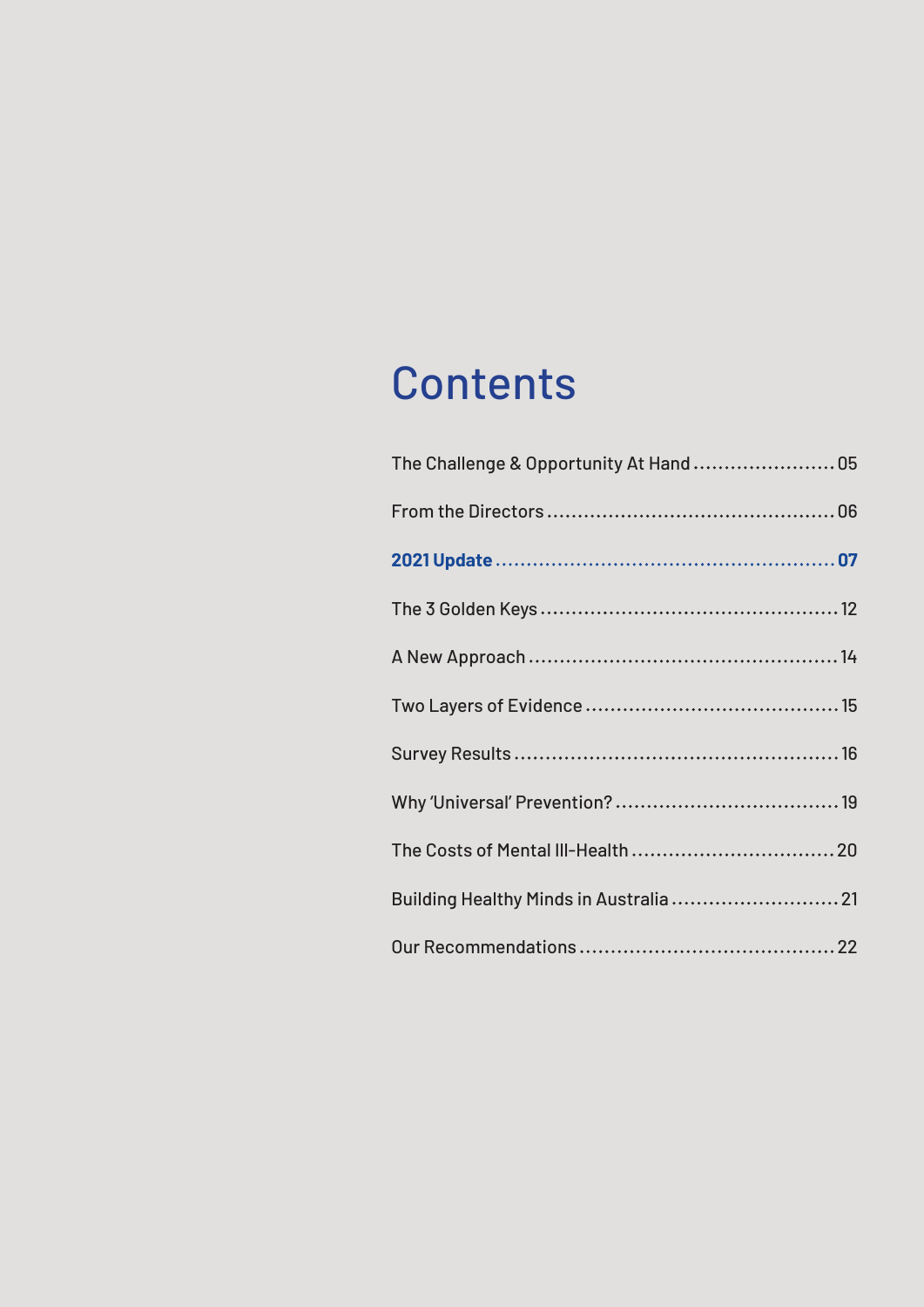# <span id="page-4-0"></span>The Challenge

Anxiety, depression and eating disorders are the leading cause of disease burden in young people. Episodes of mental ill-health in youth greatly increase the likelihood of recurrent episodes in adulthood.

### What's been done to date

Current efforts in youth mental health are focused on early intervention, treatment, and awareness raising.

### The opportunity at hand

The major public health opportunity is **universal, primary** *prevention* in schools.

The award-winning Healthy Minds Program, developed at Flinders University, can substantially reduce the burden and impact of mental ill-health in young Australians by taking a universal, primary prevention approach.

Teaching specific psychological skills, reducing broad risk factors and increasing broad protective factors, provides a platform for evidence-based 'psychological immunisation'.

If we could *prevent* 50% of cases of depression and anxiety we could achieve:

- **• Billions of dollars p.a. reduction in economic burden from mental illness**
- **• 1,500,000 cases of mental ill-health prevented**
- **• Thousands of lives saved**
- **• Increased productivity, engagement and academic outcomes**
- **• Generational benefits and reduced risk for future problems**

Already integrated into the curriculum of proactive high schools in several states of Australia, the Healthy Minds Program is consistent with the guidelines and curriculum priorities of the *Australian Curriculum, Assessment and Reporting Authority (ACARA),* and the *International Baccalaureate (IB) learner profile*.

*"Evidence suggests we should focus on prevention and early interventions which can reduce the need for more complex and costly interventions."* 

Professor Alan Fels, National Mental Health Commission (December 2016)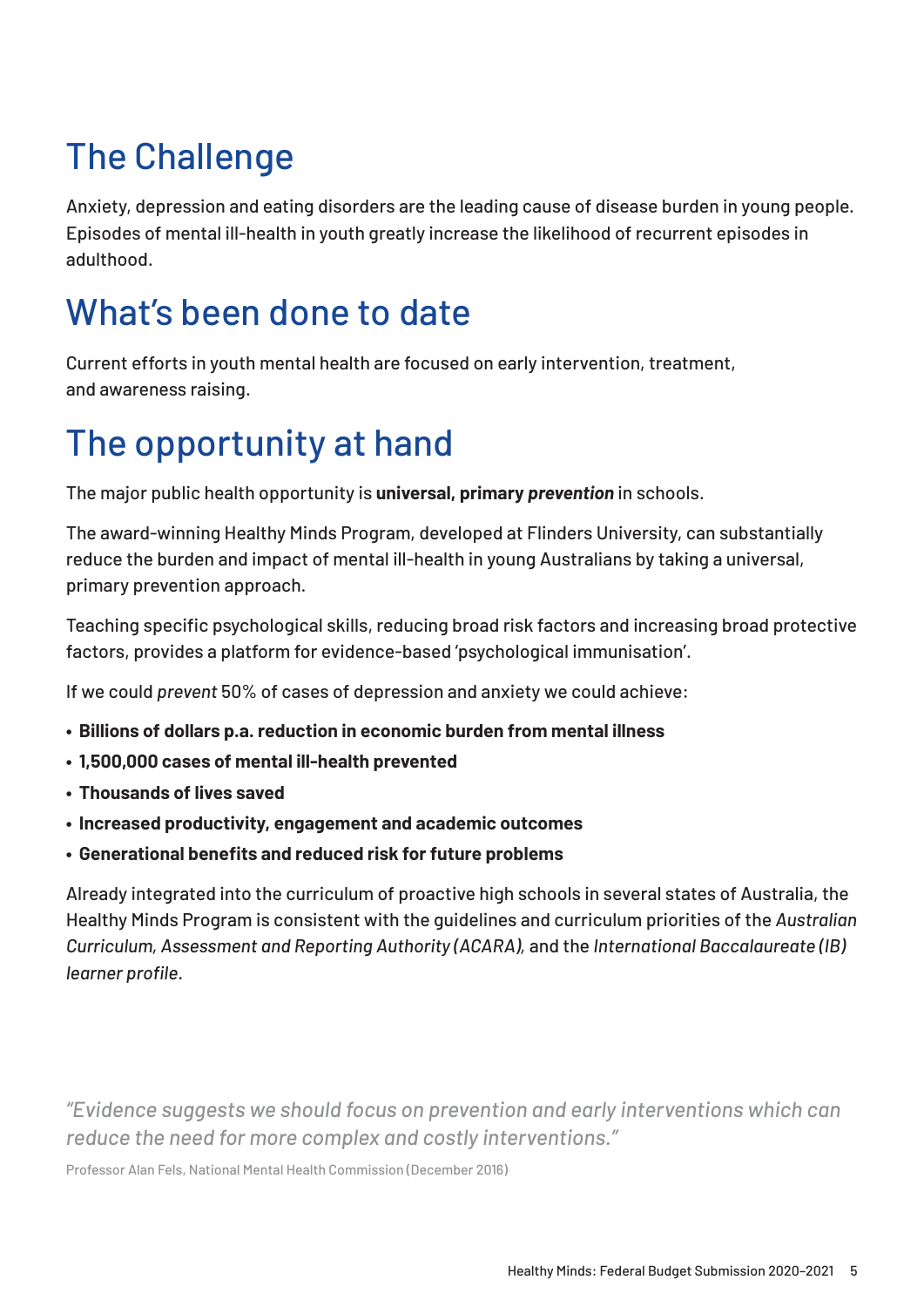### <span id="page-5-0"></span>From the Directors

We are immensely proud of the impact we have had on the mental health of thousands of Australians to date. In particular, we have positively affected the mental health of many young people through our award-winning schools program, Healthy Minds.

We have provided young adolescents with the specific skills needed to understand and manage their emotions; to make good decisions in the face of urges; to think in ways that are balanced, realistic and helpful; to be kind to themselves; to regard the media (including social media) with a critical and aware eye; and to cultivate the gratitude and values that will serve them well into the future.

Most importantly of all, we have explicitly taught them these skills before the peak age of risk for anxiety, depression and eating disorders. The result? Young people who are more resilient, better self-managers of their wellbeing, and more willing to take on challenges.

With the support of the Health Minister, the Hon. Greg Hunt, MP, we conducted a trial of the Healthy Minds program in 10 government schools throughout 2019, the emphatic success of which is detailed in the pages that follow.

We propose a 3-year plan to up-scale the dissemination of these skills so they are available to every school in Australia: a powerful cross-portfolio collaboration between the federal Health and Education departments that can *reverse* the dire statistics we are all familiar with.

The opportunity exists now to roll-out this vital preventive mental health strategy and create a generational shift in the wellbeing of the nation.



**Dr Tom Nehmy** *Director* BPsych(Hons) MPsych(Clin) PhD MAPS FCCLP Clinical Psychologist & Founder Healthy Minds Education & Training



/ A Lu

**Mr Nicholas Lee** *Director* Healthy Minds Education & Training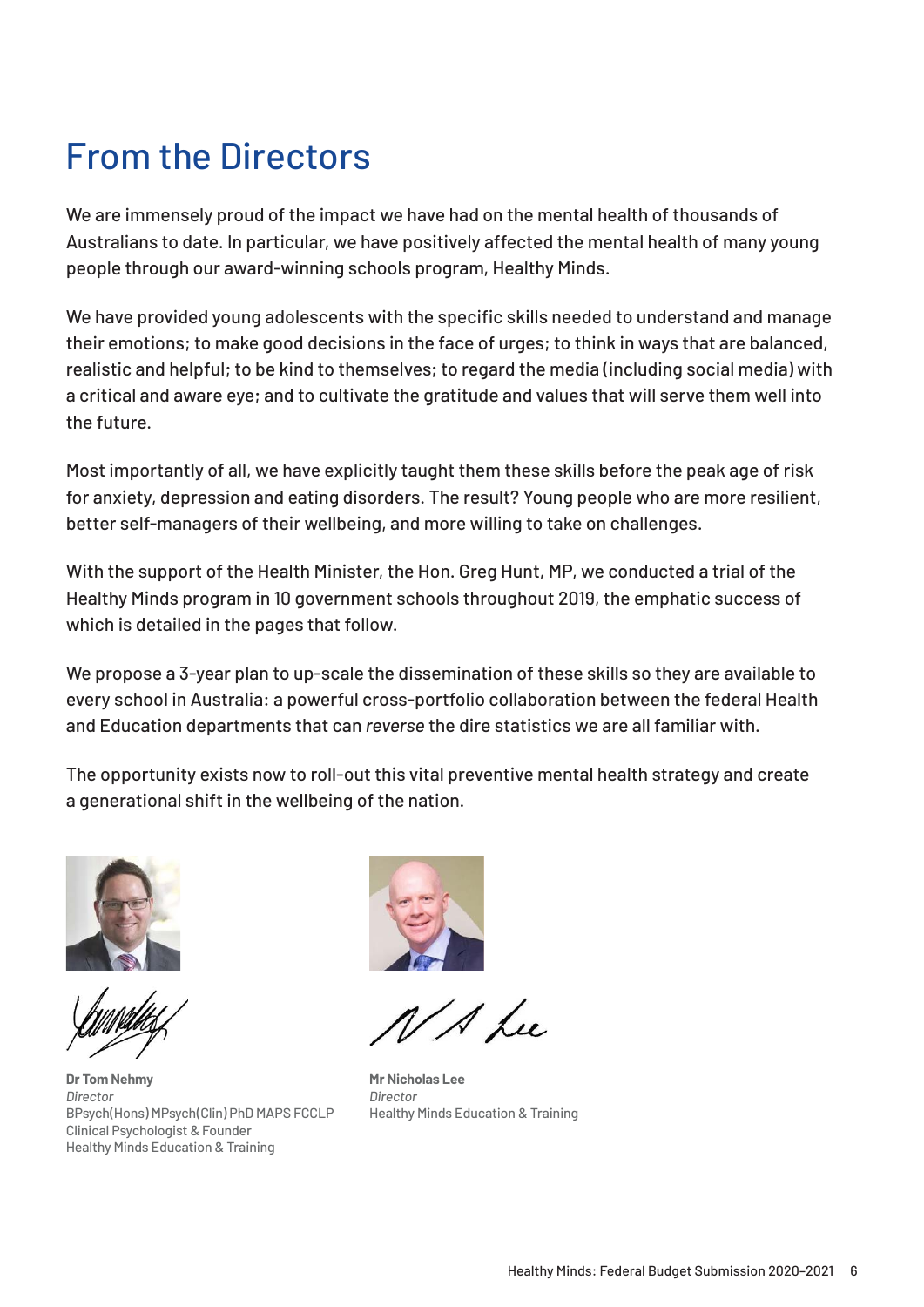# <span id="page-6-0"></span>2021 Update

We provide this update to our pre-budget submission given the postponement of normal budget announcements due to the upheaval of the previous 12 months.

The enormous challenges of COVID-19 provided us with many insights and strengthened our resolve to lead a 'prevention revolution' in 2021 and beyond. In summary, these include:

- Mental health is now recognised as having even greater importance than pre-COVID.
- The ability to provide interventions with digital and remote learning capability is vital. Healthy Minds is now reaching a global audience with our preventive work and transcending geographical limitations utilising digital delivery and remote learning technology.
- The Productivity Commission has thrust prevention into the spotlight in terms of core priorities to improve mental health in Australia.
- Independent review of school-based mental health programs has placed Healthy Minds as the top-rated high school program in Australia based on evidence quality.

#### **Beyond Blue / Be You Programs Directory Re-launch**

This year, under the auspices of Beyond Blue and the Department of Health, the Murdoch Children's Research Institute and University of Melbourne undertook an independent evaluation of the evidence quality of school-based mental health programs. The Healthy Minds Program emerged as the top-rated high-school program with a 4/4 classification for evidence quality.

#### See the Be You programs directory:

#### <https://beyou.edu.au/resources/programs-directory/h/healthy-minds-program>

This provides further evidence of the Healthy Minds Program's suitability for spearheading a national prevention campaign in schools.

#### **Productivity Commission Report**

Healthy Minds was pleased to contribute to the Productivity Commission report into mental health in Australia. At the forefront of the PC's recommendations is the need for prevention. Here we annotated the relevant findings and recommendations in *italics*.

#### **FINDING 4.1 – A PERSON-CENTRED MENTAL HEALTH SYSTEM**

The Australian mental health system should be person-centred, supporting prevention by reducing the risk of an individual developing mental ill-health and enabling early intervention if illness develops.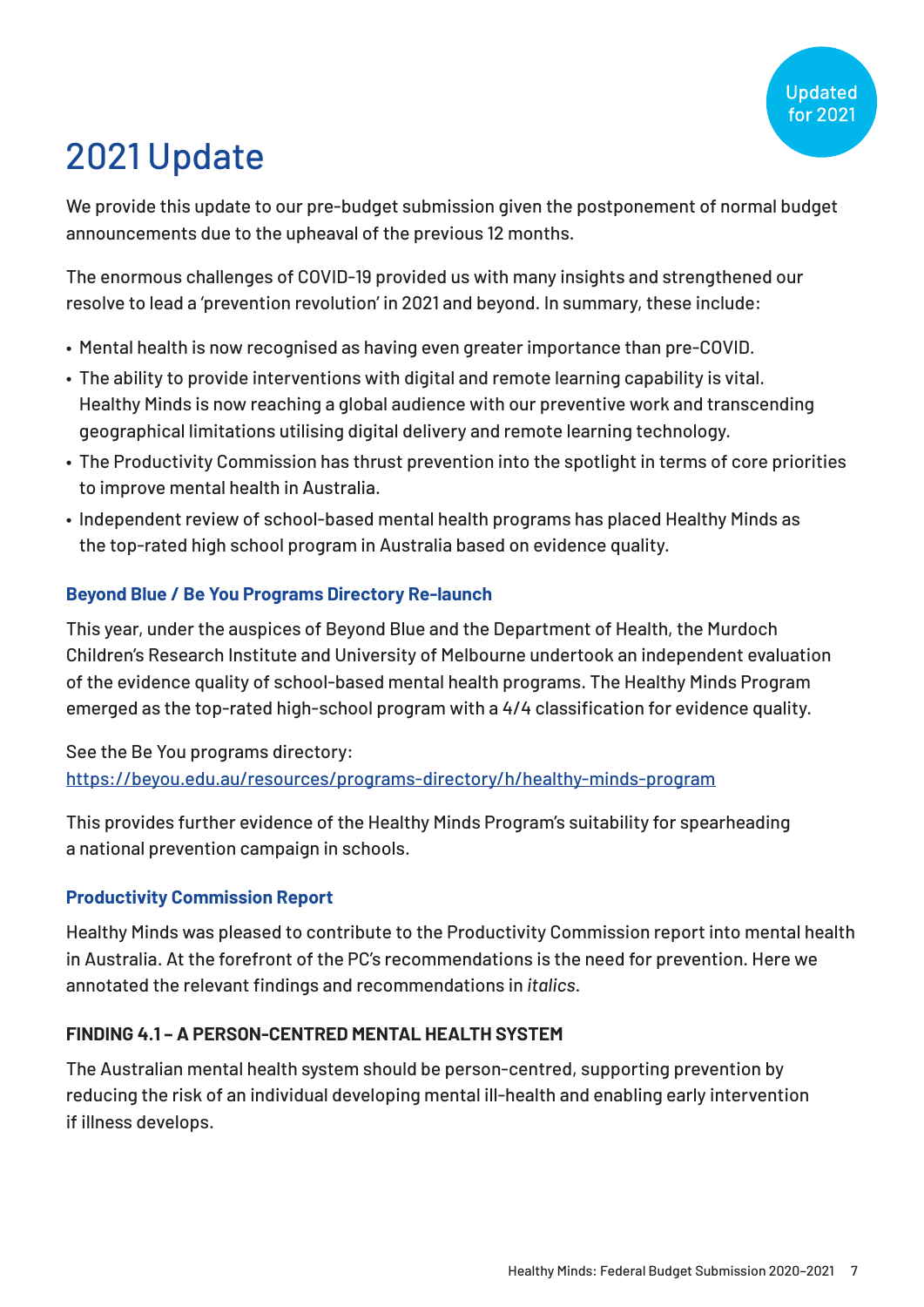

*The Healthy Minds Program has been shown to reduce known risk factors for anxiety, depression and eating disorders, and to lower the rate of onset of symptoms of anxiety and depression in healthy young people.*

#### **ACTION 5.2 — SOCIAL AND EMOTIONAL DEVELOPMENT IN PRESCHOOL CHILDREN**

Services for preschool children and their families should have the capacity to support and enhance social and emotional development.

*Healthy Minds routinely presents evidence-based parenting and professional development seminars based on the healthy psychological development of children, including child-care, ELC and junior primary age children.*

#### **ACTION 5.3 — WELLBEING IN THE EDUCATION SYSTEM**

Governments should develop a comprehensive set of policy responses to strengthen the ability of schools to assist students and deliver an effective social and emotional learning curriculum.

*The Healthy Minds Program has been established by the Murdoch Children's Research Institute and the University of Melbourne as the leading high-school program targeting the prevention of anxiety and depression (see [https://beyou.edu.au/resources/programs-directory\)](https://beyou.edu.au/resources/programs-directory)*

#### **ACTION 5.4 — IMPROVING TEACHERS' SKILL SETS**

The Healthy Minds Program works hand-in-hand with schools' own teaching staff to deliver the program content. Teacher training workshops during our 2019 pilot at the request of Minister Hunt revealed the following feedback<sup>1</sup>:

*"Wow. As good as any PD I have been involved in over the duration of my career (30 years). This would be extremely valuable for colleagues / staff. In fact, this workshop would help my/our school move forward."*

*"The best PD I've participated in. Very relevant to not only students' lives but our own. Excellent."*

*"Absolutely fantastic! This needs to be available to all schools, students and staff! Excellent initiative."*

[Go to page 17](#page-16-0) of this submission to read more teacher feedback.

<sup>1</sup>Report to government: Nehmy, T. (2019). Feasibility and Acceptability Implementation Trial: The Healthy Minds Program in Government Schools. Prepared for The Hon Greg Hunt, MP, Minister for Health; The Department of Health; Dr Michael Gardner, Senior Adviser to the Minister for Health. Grant No. Organisation ID: 4-A7SE3LJ; Agreement ID: 4-A7UEO5R; Schedule ID: 4-A7UEO5U.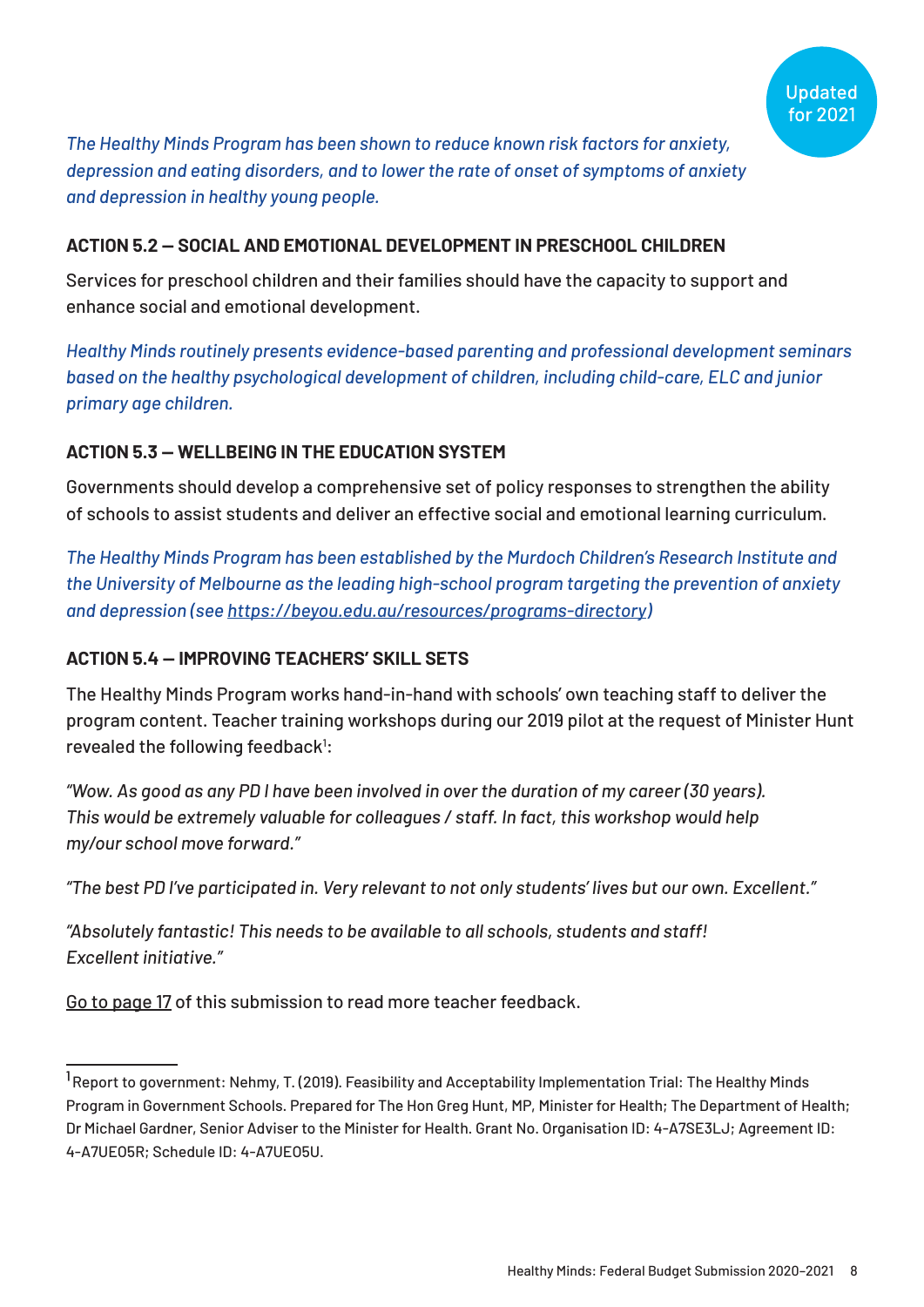#### **ACTION 5.5 — ACCREDITING SOCIAL AND EMOTIONAL PROGRAMS IN SCHOOLS**

Social and emotional wellbeing programs delivered in schools should be based on rigorous evidence and have the ability to demonstrate improvement in student wellbeing outcomes.

*Healthy Minds has been leading the call for transparent, independent assessment of evidence quality. To date, the Healthy Minds Program is the only peer-reviewed and published universal prevention program in schools that has demonstrated an ability to reduce the onset of symptoms of anxiety and depression while also reducing risk for eating disorders. The Be You programs directory re-launch and the associated review as described above has highlighted the rigorous scientific evidence base of the Healthy Minds Program.*

#### **ACTION 5.6 — WELLBEING STRATEGIES IN SCHOOLS**

All schools should be required to report on their progress against wellbeing outcomes, as set out by in an updated National School Reform Agreement (Action 5.3). In addition to outcomes, all schools should report to regulators on their dedicated strategies, including leadership and accountability structures, to deliver wellbeing outcomes for students and teachers. Each school principal should be accountable for the development and monitoring of wellbeing strategies, and progress against national targets.

*Healthy Minds presents schools with evidence-based strategies, a cohesive and comprehensive set of resources tackling the '3 Golden Keys' of student, teacher and parent education to realise optimal student wellbeing outcomes.*

#### **ACTION 5.7 — DATA ON CHILD SOCIAL AND EMOTIONAL WELLBEING**

Governments should expand the collection of data on child social and emotional wellbeing, and ensure data is consistently used in policy development and evaluation.

#### **Start now**

Governments should develop, or commission the development of, a national minimum dataset on student wellbeing. The Australian Government should fund the Australian Institute of Health and Welfare's work to finalise the development and implementation of an indicator of child social and emotional wellbeing. Where jurisdictions do not collect the required data, the Australian Institute of Health and Welfare should work with departments of health to implement data collection. Data should be collected and reported annually.

#### **Start later**

The National Evidence Institute — which is being established as part of the National School Reform Agreement — should create an evidence base on social and emotional wellbeing. This should include funding networks of schools to trial and evaluate innovative approaches.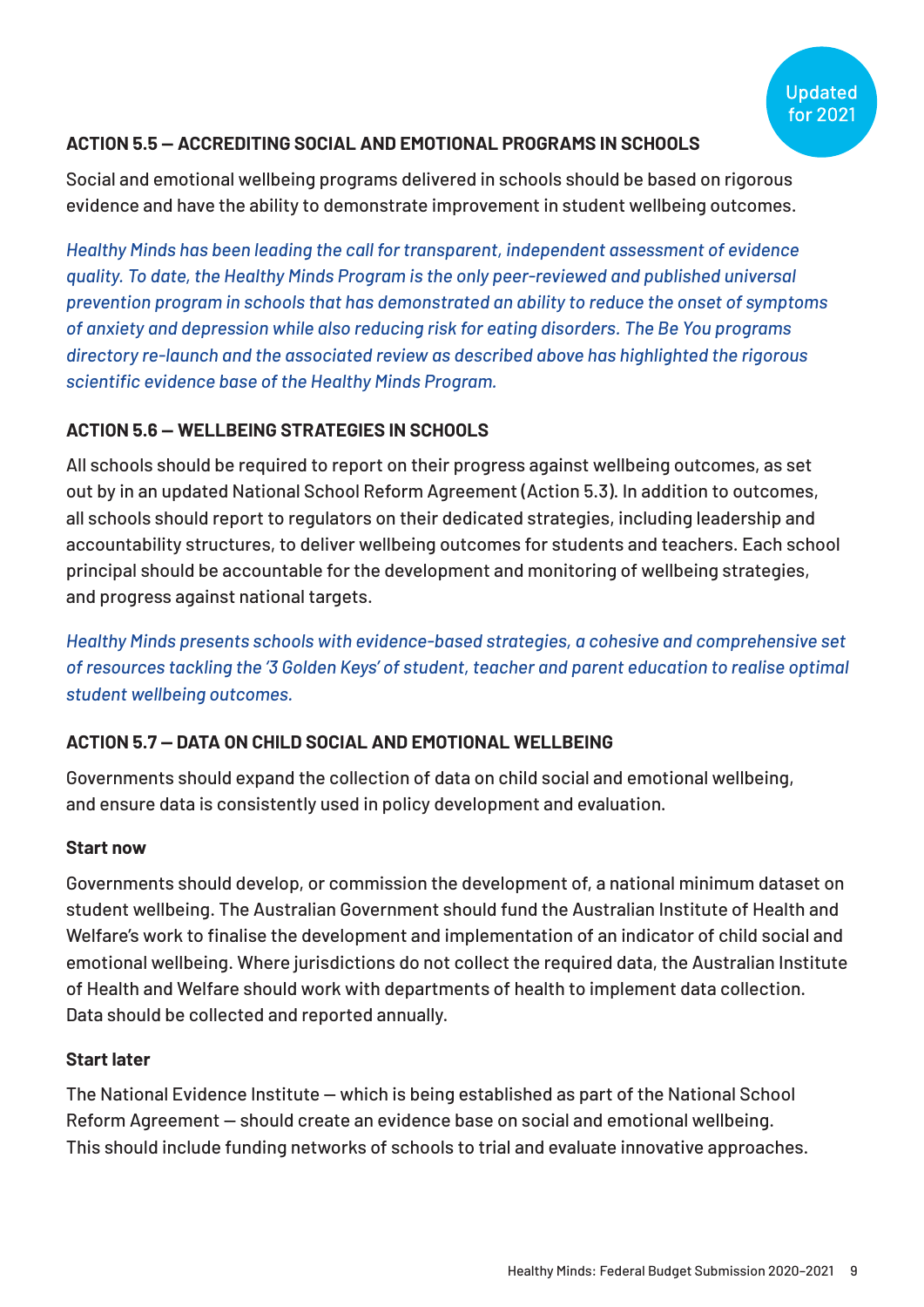

The Institute should also promote the use of existing datasets to inform policy and fund additional research. The Australian Government should fund new cohorts of the Longitudinal Study of Australian Children at regular intervals.

*While we support the ongoing assessment of new innovative approaches, a major challenge to better student wellbeing outcomes has been the lack of visibility for programs such as Healthy Minds that are both innovative and have a robust evidence-base, but are relatively unknown. The relative obscurity of effective, available programs is problematic. It is easy to be drowned out in a veritable sea of well-intentioned but ineffective school-based programs. The re-launch of the Be You programs directory may go some way to alleviate this problem.*

Simply putting more counsellors in schools will not fulfill the Productivity Commission's recommendations. This is akin to stationing firefighters on every street corner looking for smoke.

We suggest: rather than giving students fish, let's teach them how to fish. Let's provide them with the conditions and skills associated with a healthy emotional life to reduce the onset of psychological disorders, to make way for a healthier future and reduce the burden of mental ill-health on the health system and society at large.

The PC report and its recommendations are clear: implementing large scale primary prevention of psychological disorders through schools is an imperative action step that will satisfy many recommendations.

#### **Ability to Scale**

Acknowledging the ambitious task of delivering its program to all Australian government schools, Healthy Minds has sought to simulate and plan the logistics of a nation-wide three-year rollout.

A combination of in-person and web-based facilitation enables us to reach all schools. Our 2019 pilot for Minister Hunt included a combination of remote and in-person delivery to rural, remote and disadvantaged school communities, and demonstrated the utility of this approach where necessary or preferred.

#### **Year 1**

200 Schools Each psychologist-facilitator can take on 10 per term, 40 per year Minimum of 5 psychologist-facilitators required. 10-20 likely. Recruitment and training occurs throughout this year to accommodate expansion in Year 2.

#### **Year 2**

500 schools Minimum of 15 psychologist-facilitators required. 30-35 likely.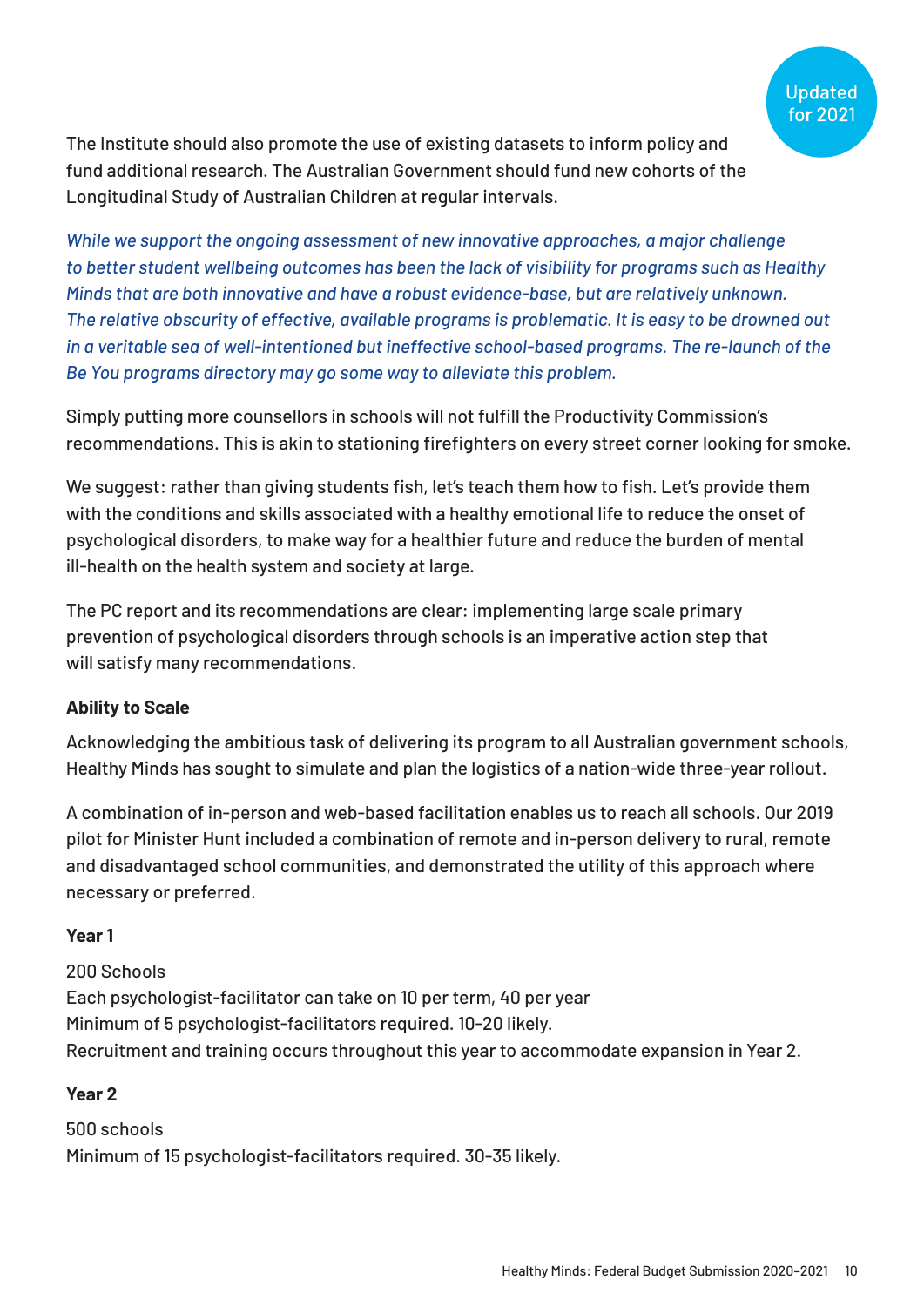# Updated<br>for 2021

#### **Year 3**

1530 schools @ \$19, 049 + GST per school = \$29.14m + GST Minimum of 50 psychologist-facilitators required. 100 likely. Administration budget: \$2.9m + GST

Given we already manage a team of over 20 psychologist-facilitators, scaling up to 100 over 3 years is very feasible.

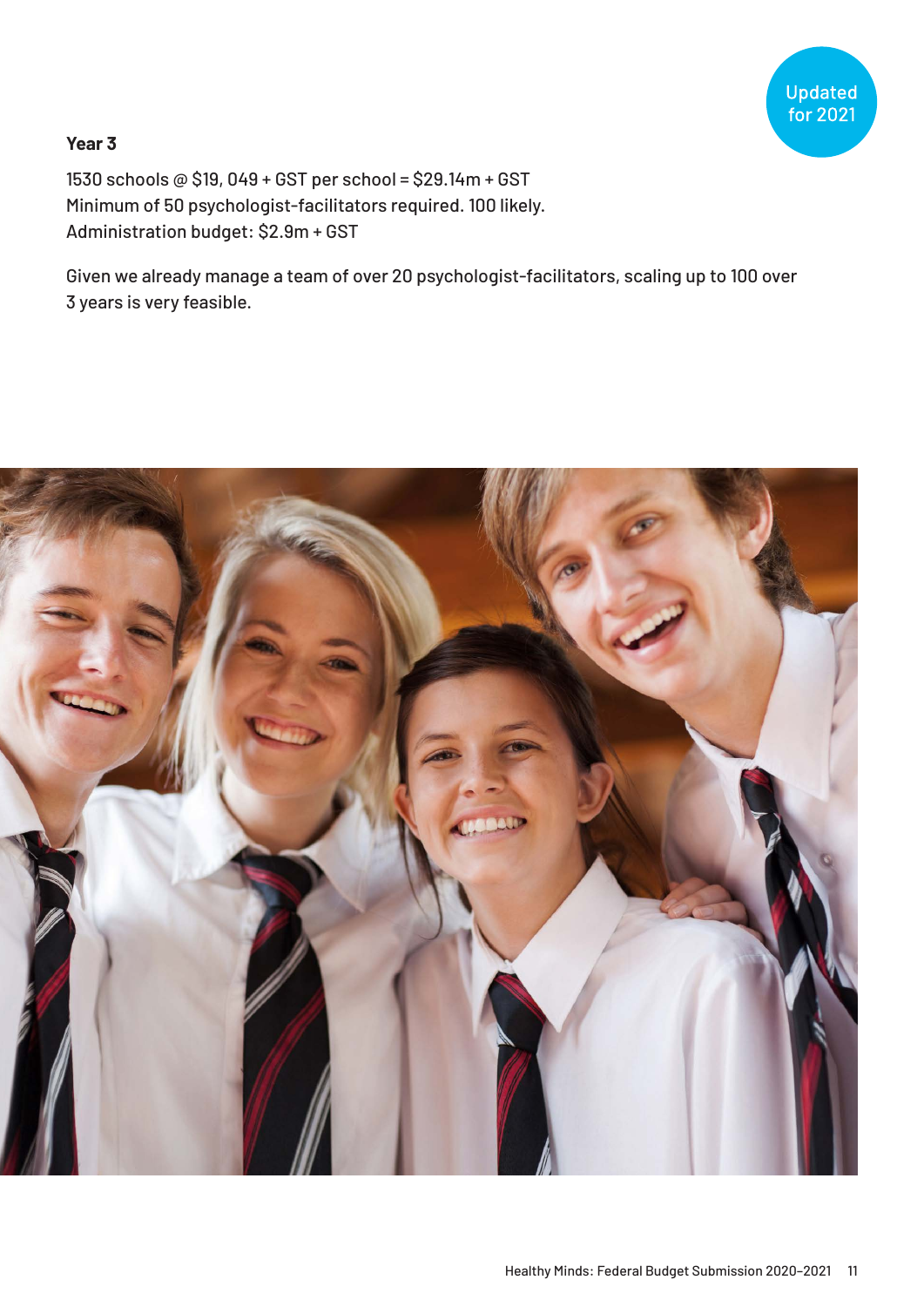### <span id="page-11-0"></span>The 3 Golden Keys

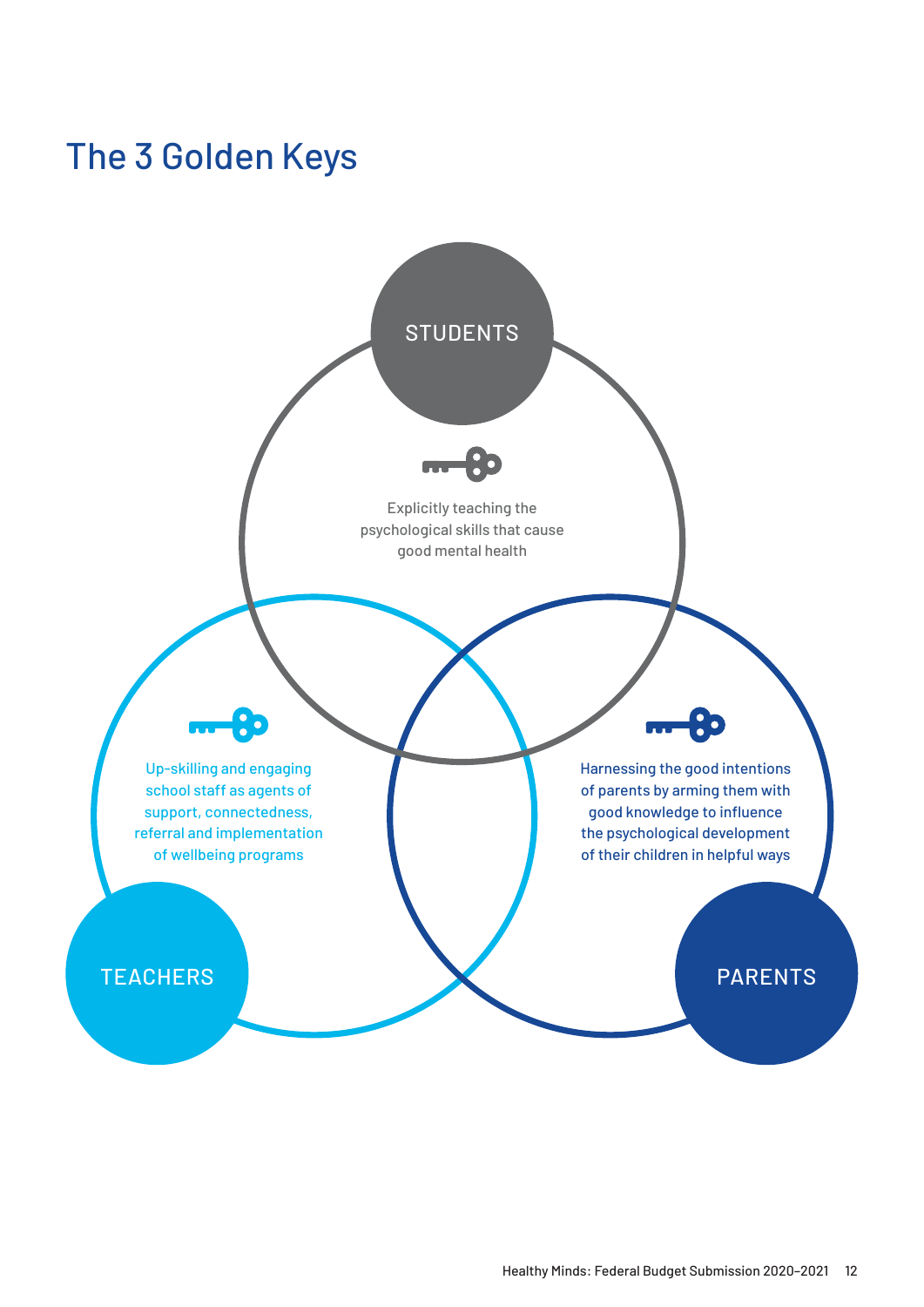#### **The 3 'Golden Keys' to doing school-based wellbeing well**

The Healthy Minds Program provides students, teachers and parents with the essential skills and knowledge that, when combined, has a powerful impact on student wellbeing. Each of these three 'golden keys' is described below.

#### **EXplicitly teaching sophisticated psychological skills to students**

Unfortunately, most young people today, unless in the situation of needing to see a psychologist to remediate a serious problem, are unlikely to be explicitly taught the skills and knowledge that cause and maintain mental health and wellbeing.

Of those young people who would at some stage benefit from formal psychological intervention, only a minority will end up receiving it (Sawyer, Miller-Lewis & Clark, 2007). Furthermore, the majority of adult cases of common psychological disorders such as anxiety and depression, can be traced to an onset during the high-risk phase of adolescence. By explicitly teaching the most helpful, engaging, and relevant psychological skills-related content to young people, it is possible to reduce risk for - and prevent – the onset of psychological problems.

#### **FREQUE Engaging school staff as agents of support, connectedness, referral and implementation of wellbeing programs**

Many young people will spend more time at school engaging with their teachers than with their parents. If teachers are to make the greatest possible contribution to the mental health, wellbeing and development of young people in their care, it is essential that they be able to model, teach, and coach young people in relation to the most helpful psychological skills and knowledge.

School staff are also vital agents of building school connectedness, a core protective factor.

Importantly, school staff alone should not always be the sole facilitators of wellbeing programs and the ongoing use of 'expert' interventionists increases the likelihood of intervention effectiveness (Wahl et al., 2014).

#### **<del><b>H**</del> B Harnessing the good intentions of parents by arming them with good knowledge **to influence the psychological development of their children in helpful ways**

For schools to comprehensively guide healthy child development, it is absolutely vital that parents be engaged as collaborators in that aim. Parents often have large amounts of goodwill toward their child's wellbeing and successful future, but are not always armed with knowledge of the best way in which to assist them. In fact, a generational shift in parenting practices has seen an emerging phenomenon of 'over-parenting', where parents inadvertently do too much to help their child, and therefore inhibit the natural development of their child's resilience. Exceptional parent engagement is a strategy that can transform schools and the students within them.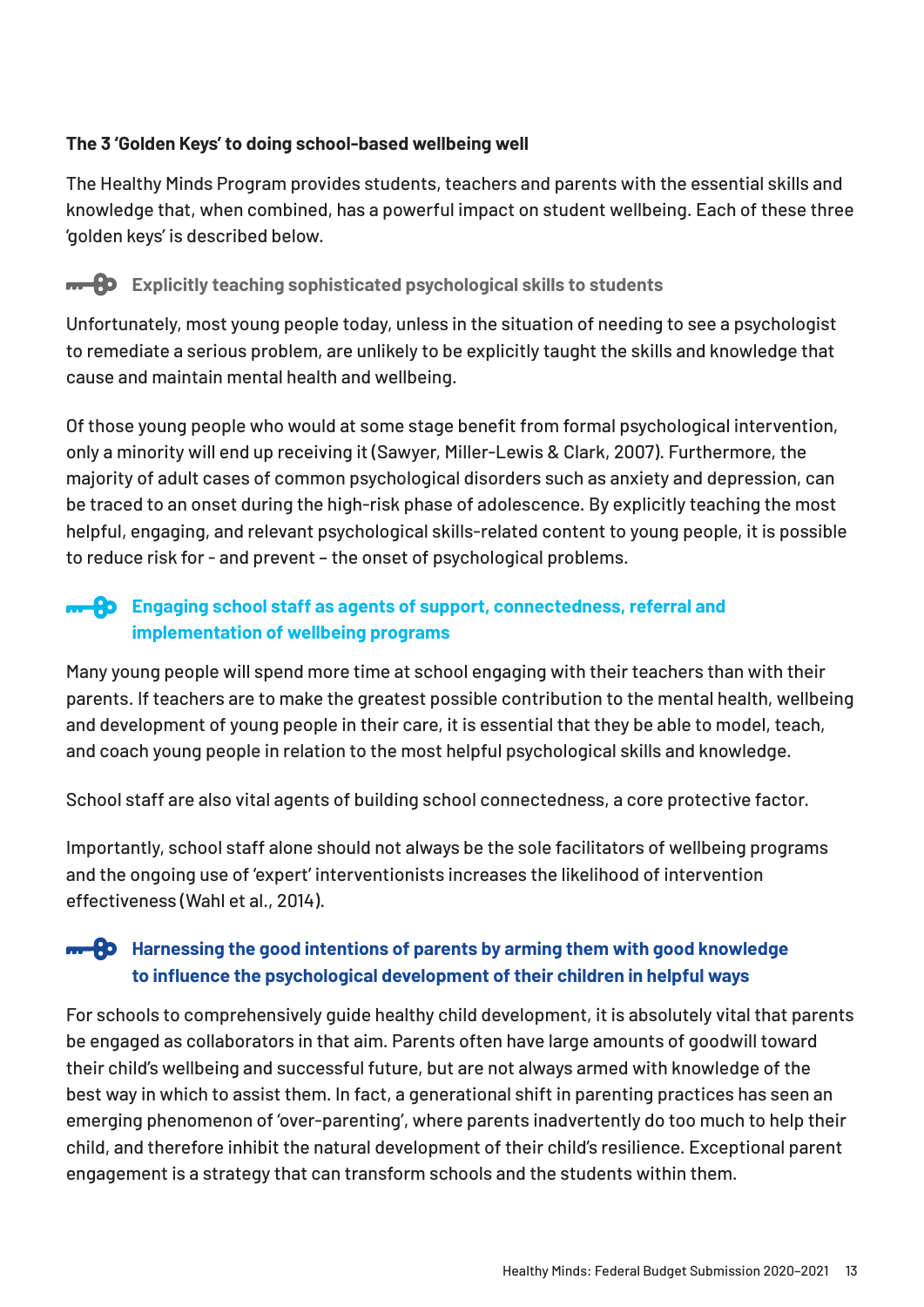# <span id="page-13-0"></span>*Preventing* mental ill-health requires a new approach:

| The usual approach                                                  | <b>The Healthy Minds approach</b>                   |  |
|---------------------------------------------------------------------|-----------------------------------------------------|--|
| Reactive and remedial                                               | Proactive, preventive and enhancing                 |  |
| Problem-focused                                                     | Skills-focused                                      |  |
| Categorical (I'm either depressed or I'm not)                       | Based on a continuum of functioning                 |  |
| Passive and wishful                                                 | Self-empowered                                      |  |
| Clinical assessment, based on pathology<br>(symptoms and diagnoses) | Pragmatic assessment, based on wellbeing<br>factors |  |

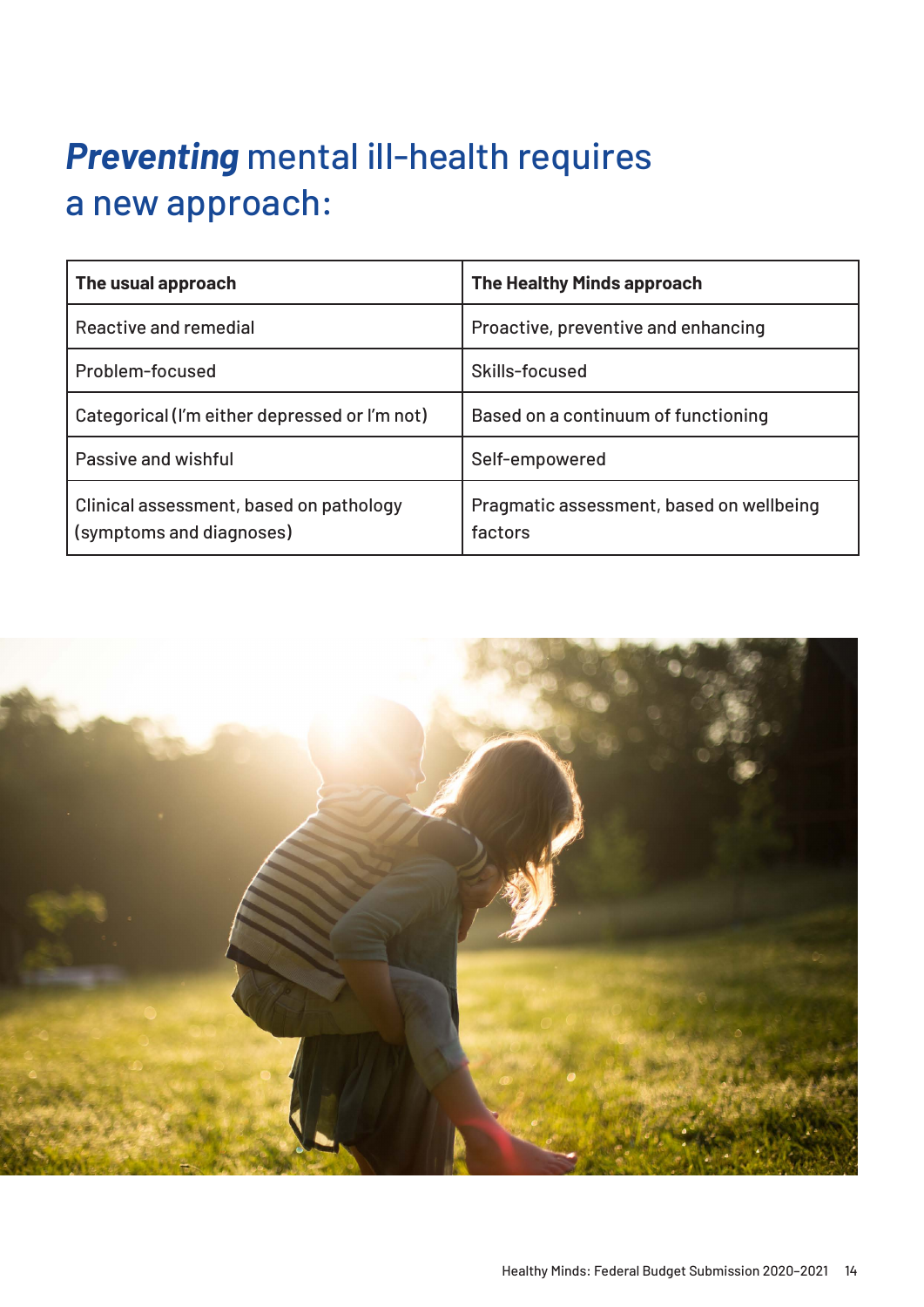### <span id="page-14-0"></span>Two Layers of Evidence

1) Our large, multi-site controlled trial of the Healthy Minds program, conducted at Flinders University in South Australia, was awarded the 2015 Vice Chancellor's Prize for Doctoral Thesis Excellence and was published in the prestigious scientific peer-reviewed journal *Behaviour Research and Therapy* in 2015.

By teaching broad psychological skills to adolescents in a 'universal' school setting, we observed a **lower rate of onset of symptoms of anxiety and depression in young people** in the intervention group, while **reducing a major risk factor for anxiety, depression and eating disorders**. This is believed to be a world-first finding.

Reference: Nehmy, T. J., & Wade, T. D. (2015). Reducing the onset of negative affect in adolescents: Evaluation of a perfectionism program in a universal prevention setting. *Behaviour Research and Therapy*, 67, 55-63.

2) Our 2019 Government Schools Trial of the Healthy Minds program "Feasibility and acceptability implementation trial".

The Hon. Greg Hunt, Health Minister made available funding for a trial of the Healthy Minds program in 10 government schools around Australia in 2019. The aim of this project was to evaluate the feasibility and acceptability for implementation in a government school setting. The program was successfully implemented in all schools, including three which were geographically and/or socioeconomically disadvantaged. The ten participating schools, including students, teachers and parents were emphatic in their endorsement:

# 100% of teachers

believe the program will assist their students to be mentally healthy

72% of students

said they would recommend the program to others

85% of teachers

believed *their own* mental health would benefit

# 100% of participating schools

requested the program be funded to continue

# 100% of school coordinators

said the Healthy Minds program assisted them in complying with the guidelines of the Australian Student Wellbeing Framework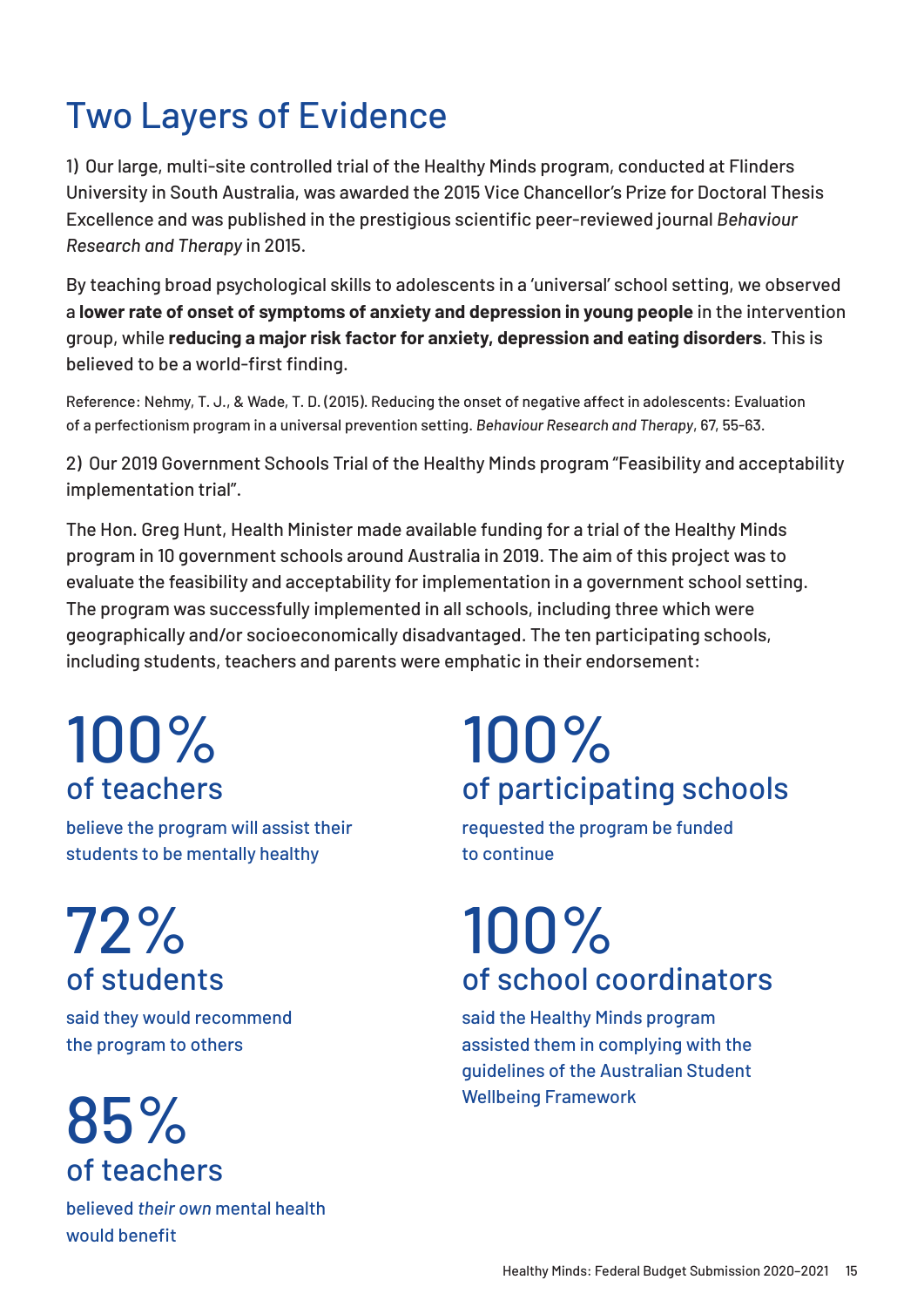### <span id="page-15-0"></span>Summary of Results: Students

Survey data (Feasibility and Acceptability Outcomes) was collected and analysed after the program was successfully implemented in all participating schools. Completed components included conducting teacher training, parent seminars, group presentations to students, and corresponding classroom lessons.

| Student Responses (n = 981)                                                                                                                    |                |
|------------------------------------------------------------------------------------------------------------------------------------------------|----------------|
| Mode age = 13 years; 51.7% male; 48.3% female                                                                                                  |                |
| Overall, would you recommend that the Healthy Minds Program be provided to other Year 8<br>students in the future?                             | <b>72% Yes</b> |
| Do you think the Healthy Minds Program will assist you in being mentally healthy?                                                              | <b>63% Yes</b> |
| Overall, do you believe that Year 8 students in Australia should have the opportunity to learn<br>about mental health and wellbeing at school? | <b>88% Yes</b> |

*"It was extremely helpful and one of the best experiences of my life. Taught me a lot of things. Cannot explain how much it helps me on the daily."*

*"I enjoyed learning about healthy minds and it made me think of myself as a much more valued person in life now. Although next time, you could include some more fun in the activity such as, a prize quiz."*

*"Overall, I thought the healthy minds program was very helpful and I think it will benefit me very much in my future years in high school and my job life."*

*"I enjoyed it and I would recommend it for other schools"*

*"Healthy minds really helped me understand mental wellbeing and I think I will benefit from this program a lot thankyou."*

*"It was awesome I hope lots of other school children and adults get the opportunity we got."*

*"The Healthy Minds Program was excellent overall. :)"*

*"It was pretty fun, I liked how he got audience involvement and kind of knew what we were thinking."*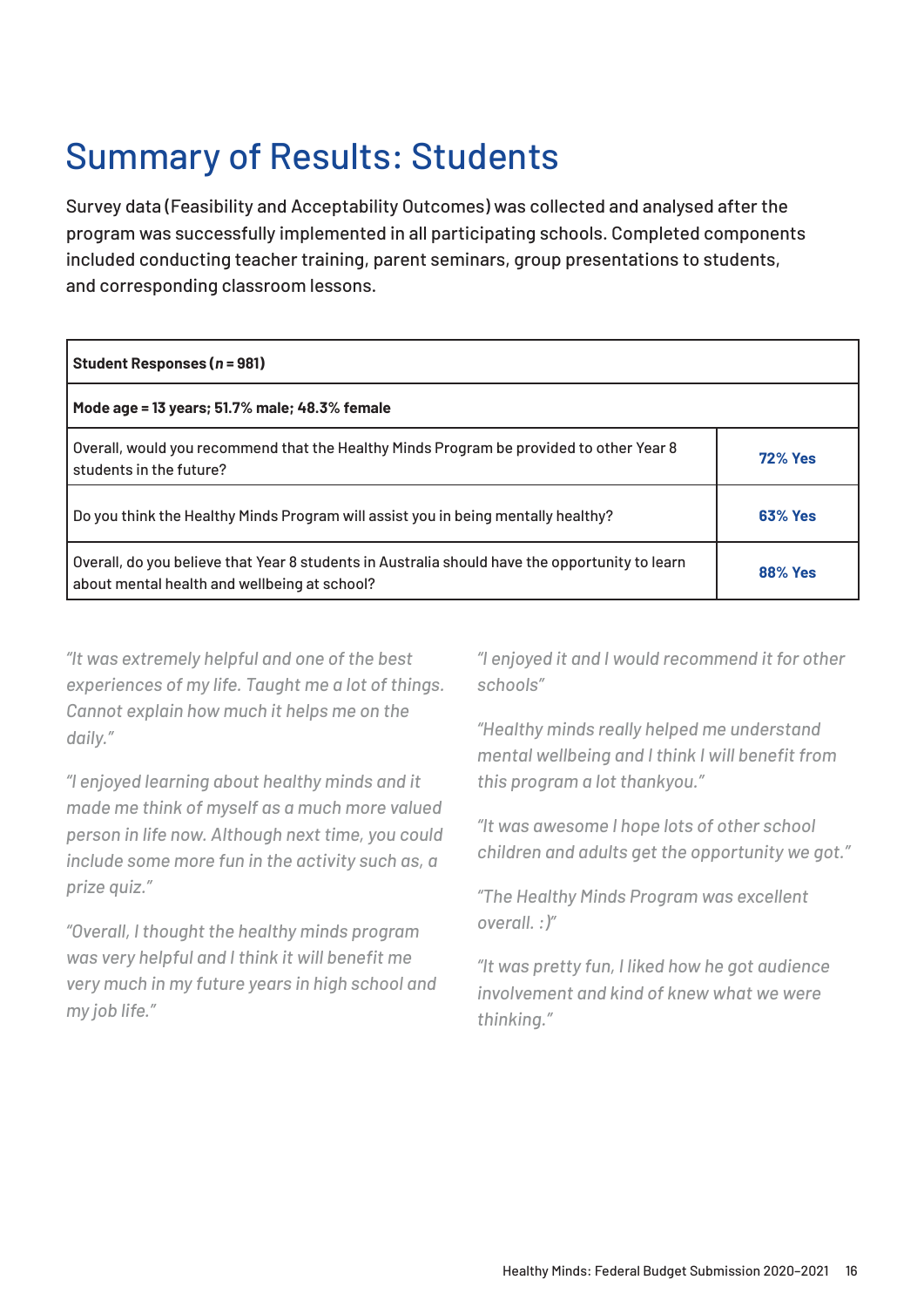### <span id="page-16-0"></span>Summary of Results: Teachers

| Teacher Responses $(n = 42)$                                                                |                 |
|---------------------------------------------------------------------------------------------|-----------------|
| Do you think the Healthy Minds Program will assist your students in being mentally healthy? | <b>100% Yes</b> |
| Would you like to see the Healthy Minds Program continue in your school next year?          | <b>100% Yes</b> |
| Would you recommend the Healthy Minds Program be offered to other government schools?       | <b>97% Yes</b>  |
| Overall, do you think your students engaged with the content of the Healthy Minds Program?  | <b>90% Yes</b>  |
| Do you think the Healthy Minds Program will assist you in being mentally healthy?           | <b>85% Yes</b>  |

#### Selected teacher comments from the training day and post-program survey:

*"Wow. As good as any PD I have been involved in over the duration of my career (30 years). This would be extremely valuable for colleagues and staff. In fact, this workshop would help my/our school move forward."*

*"Relieved to hear this preventive approach instead of the pop approach of "positive psychology" – this is much deeper."*

*"The best PD I've participated in. Very relevant to not only students' lives but our own. Excellent."*

 *"Absolutely fantastic! This needs to be available to all schools, students and staff! Excellent initiative."*

*"Wellbeing as a concept should be taught, and this program is a huge step in the right direction."*

*"Thank you for all the work that has gone into this program. We can now revisit these concepts at the student's point of need, as now they have foundation knowledge. Brilliant program and we hope we can do this again with another cohort. Thank you!"*

*"I believe this should be undertaken over an entire year, and the concepts introduced at a slower rate that would enable a deeper understanding and practice. Also I believe that linking the concepts so that Home Group teachers of higher year levels understand them and have the ability to remind students and provide further exercises would be extremely useful. Basically so this becomes a High-School year 8-12 program that would underpin the entire curriculum."*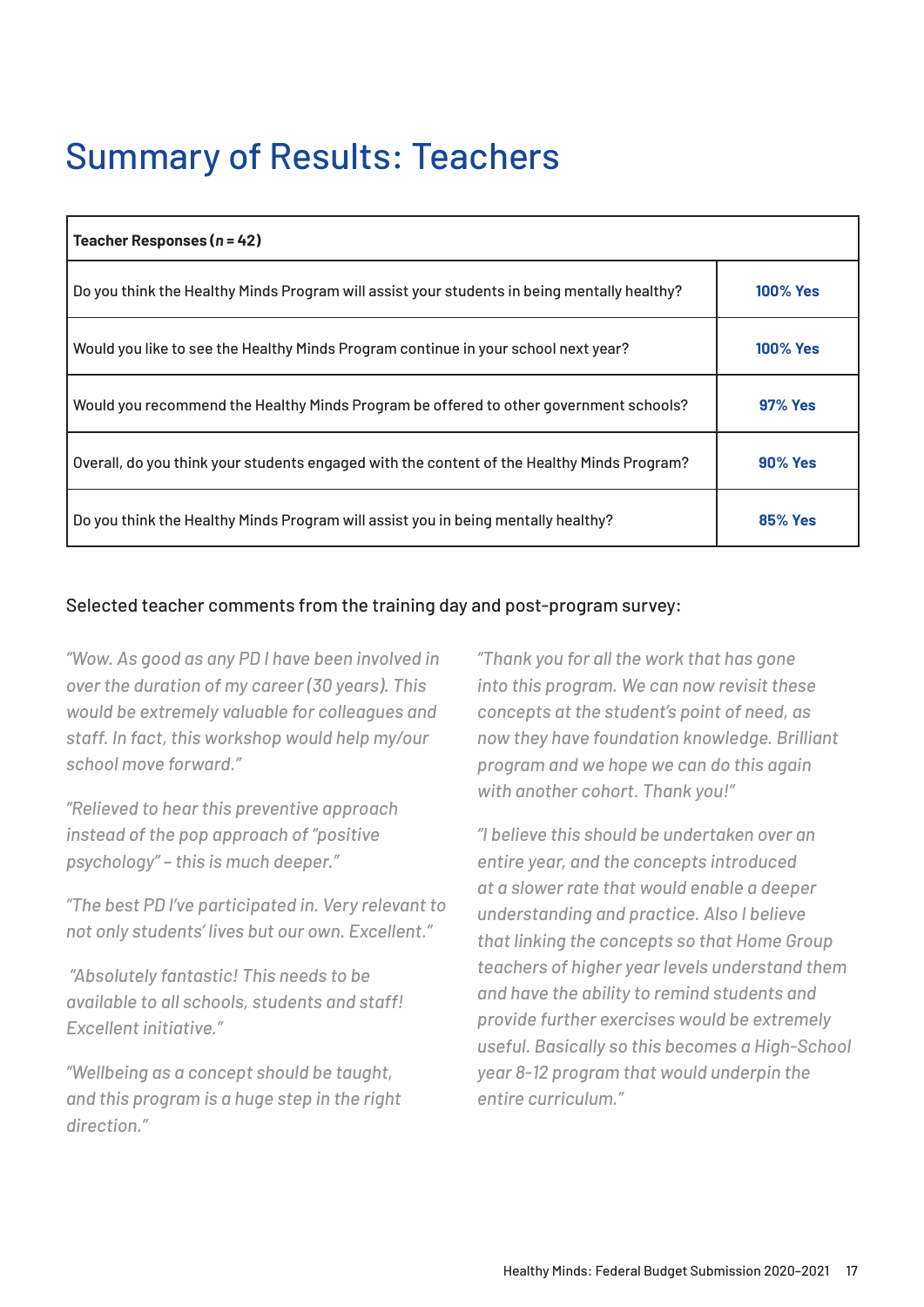# Summary of Results: School Coordinators

The School Coordinators were the senior staff member nominated from each school, usually student wellbeing officers or middle-school leaders, who were responsible for the school-side administration of the program.

| School Coordinator Responses (n = 10)                                                                                                                                      |                 |
|----------------------------------------------------------------------------------------------------------------------------------------------------------------------------|-----------------|
| Our school was able to successfully implement the program (i.e., we enabled 8 group<br>presentations and 8 classroom lessons for Year 8s)                                  | <b>100% Yes</b> |
| Our teachers who were trained in the classroom delivery of Healthy Minds were able to follow<br>the Teachers' Guide and deliver on the learning objectives of the program. | <b>100% Yes</b> |
| If government funding was available, we would request to have the program again next year.                                                                                 | <b>100% Yes</b> |
| The Healthy Minds Program supports our school in complying with the guidelines of the<br>Australian Student Wellbeing Framework.                                           | <b>100% Yes</b> |
| Overall, our school staff were supportive and engaged with the delivery of the program.                                                                                    | <b>100% Yes</b> |
| The Healthy Minds Program added value to the student wellbeing approach at our school.                                                                                     | <b>100% Yes</b> |
| Overall, I believe the students have benefited from having Healthy Minds at our school.                                                                                    | <b>100% Yes</b> |

*"An extremely well-developed program. The teacher training allowed our teachers to feel confident in their delivery. The program was delivered in an engaging manner and at a level which allowed all students to engage and build the skills to become effective selfmanagers of their wellbeing. Great resources and outstanding support from Dr Nehmy and his team."*

*"For all students, this program's content should be compulsory."*

*"We feel very lucky to have been able to part of this trial. The program has really important content and is relevant to young people in schools today."*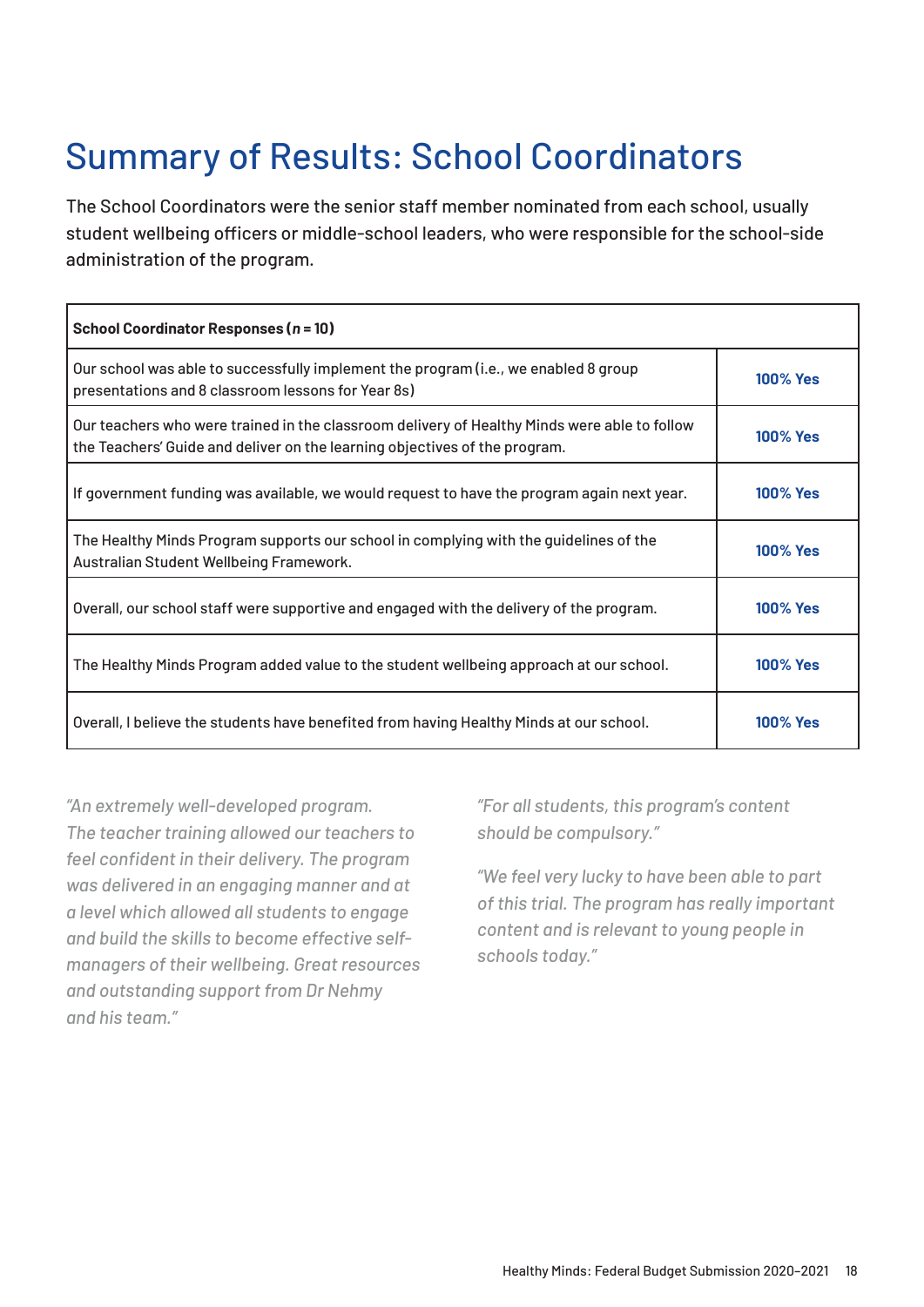# <span id="page-18-0"></span>Why this approach, and why now?

World recognised experts, including Australia's own Professor Anthony Jorm from the University of Melbourne, make strong recommendations in order to eradicate the "epidemic" of mental ill-health, including:

- Embed prevention approaches in major institutions including schools and at the community level
- "Structural" funding is required for large-scale prevention
- Simultaneously target multiple determinants of mental health: for example, enhance parenting as well as teaching emotion-regulation skills to young people
- Emphasis must be placed on 'universal' prevention (i.e., not just for those considered 'at risk')

Reference: Ormel, J., Cuijpers, P., Jorm, A., & Schoevers, R. A. (2019). Fixation what is needed to eradicate the depression epidemic, and why. *Mental Health & Prevention*, 200177.

Prof Tony Jorm is an Emeritus Professor at the University of Melbourne. His research focuses on building the community's capacity for prevention and early intervention with mental disorders.

Prof Jorm is the author of 34 books or monographs, over 600 journal articles and over 30 chapters in edited volumes. He has been awarded a Doctor of Science for his research and elected a Fellow of the Academy of Social Sciences in Australia. He is Editor-in-Chief of Mental Health & Prevention and an Associate Editor of the Australian and New Zealand Journal of Psychiatry. Previous positions he has held include NHMRC Australia Fellow, Chair of the Research Committee of Australian Rotary Health and President of the Australasian Society for Psychiatric Research. He has been listed in ISI HighlyCited.com as one of the most cited researchers in Psychology/Psychiatry.



#### *Why 'universal' prevention?*

*Universal prevention means the program is available to everyone within a cohort, not simply those who are already experiencing problems, or who are deemed 'at risk'. Universal prevention is about ensuring everyone gets to learn these important skills. It is about keeping healthy young people healthy.*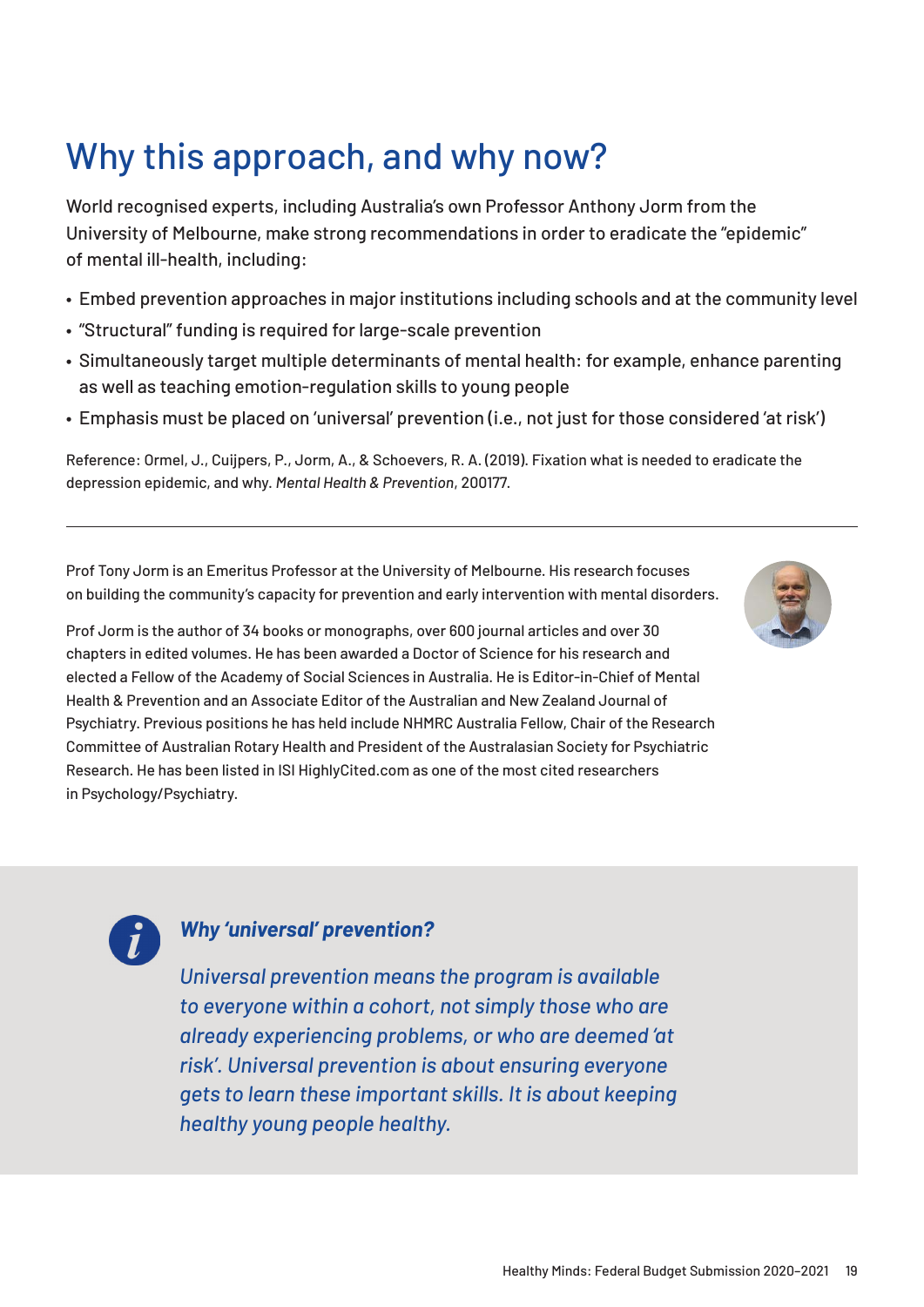# <span id="page-19-0"></span>Helping the Commonwealth deliver on its policy goals

Prevention is one of the primary reform areas identified in the Draft Report of the Productivity Commission into Mental Health. It cites draft recommendations including increasing parent education into mental health (17.2), the implementation of a "mental illness prevention policy" in schools (17.3) including both relevant curriculum-based programs and ongoing teacher professional development.



*"...ensuring that we're well, not just physically but mentally, is very, very important."*

The Hon. Scott Morrison, Prime Minister



*"Mental health should rate alongside physical health in our health system."*

*"…what we particularly want to do is expand resilience programs in schools and in communities."*

The Hon. Greg Hunt, Minister for Health

We strongly support the government's prioritisation of mental health and working towards zero suicides.

Image source: <https://www.pmc.gov.au/who-we-are/ministers>

#### *The Costs of Mental Ill-Health*

*"The cost to the Australian economy of mental ill-health and suicide is, conservatively, in the order of \$43 to \$51 billion per year. Additional to this is an approximately \$130 billion cost associated with diminished health and reduced life expectancy for those living with mental ill-health."*

Source: Productivity Commission, Mental Health, Draft Report.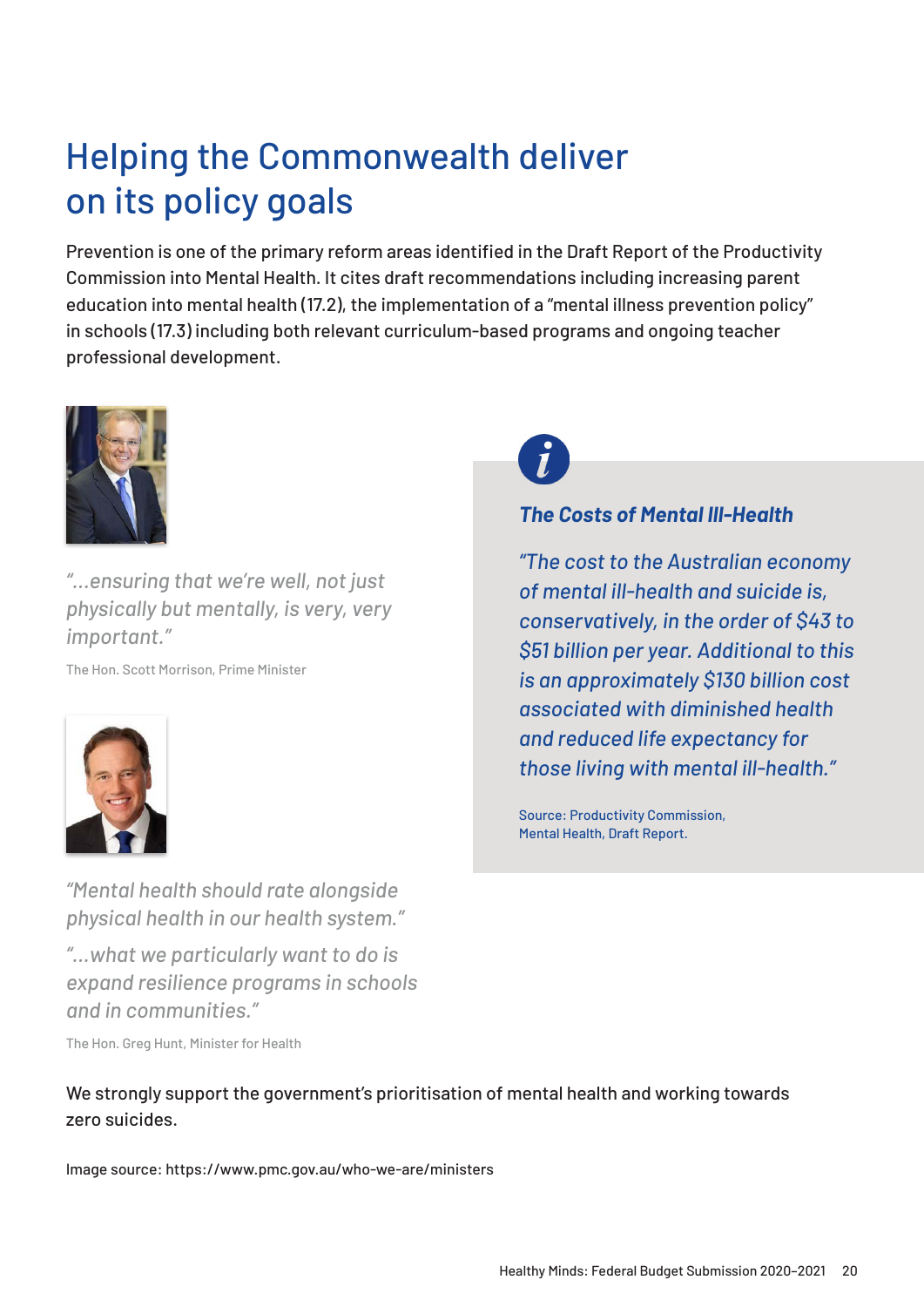# <span id="page-20-0"></span>Building Healthy Minds in Australia: Providing knowledge and skills for a new generation

#### **What we offer students (main component delivered at Year 8):**

- A framework for thinking about, and managing, their personal wellbeing (mental health). We teach an integrated, holistic, and evidence-based model called the Wellbeing Wheel.
- The idea that wellbeing is linked with performance. Being mentally healthy and maintaining high levels of personal wellbeing results in more focus, motivation and energy for optimal performance.
- The purpose and function of emotions, and how to manage them.
- The specific cognitive skills associated with good mental health (The Helpful Thinking Process).
- How perfectionism can impede achievement, and what to do about it.
- How to be critical consumers of the media (including social media).
- Self-compassion a powerful practice that is vastly more important than self-esteem.
- The power of gratitude as a means to increase wellbeing.
- The idea that stress is neither good nor bad it is about having the right amount of stress, and what you do about it.
- Personal values and learning from the wisdom of others.

#### **For parents and teachers, we provide an overview of the above psychological skills, plus:**

- Clear definition of what resilience is, and how parents and teachers can help children cultivate it
- The "great mistake" parents make by overparenting, how it causes problems and what to do about it.
- The specific risk and protective "pathways" that influence risk for anxiety, depression and eating disorders; and the parenting strategies that greatly reduce the likelihood of these problems.
- How 'connectedness' is a major protective factor against mental ill-health, and how to cultivate it.

The Healthy Minds program is delivered by registered psychologists in conjunction with schools, and involves a combination of group presentations to students, classroom lessons, student workbooks, teacher training and lesson plans, parent seminars and resources and digital resources and remote delivery options.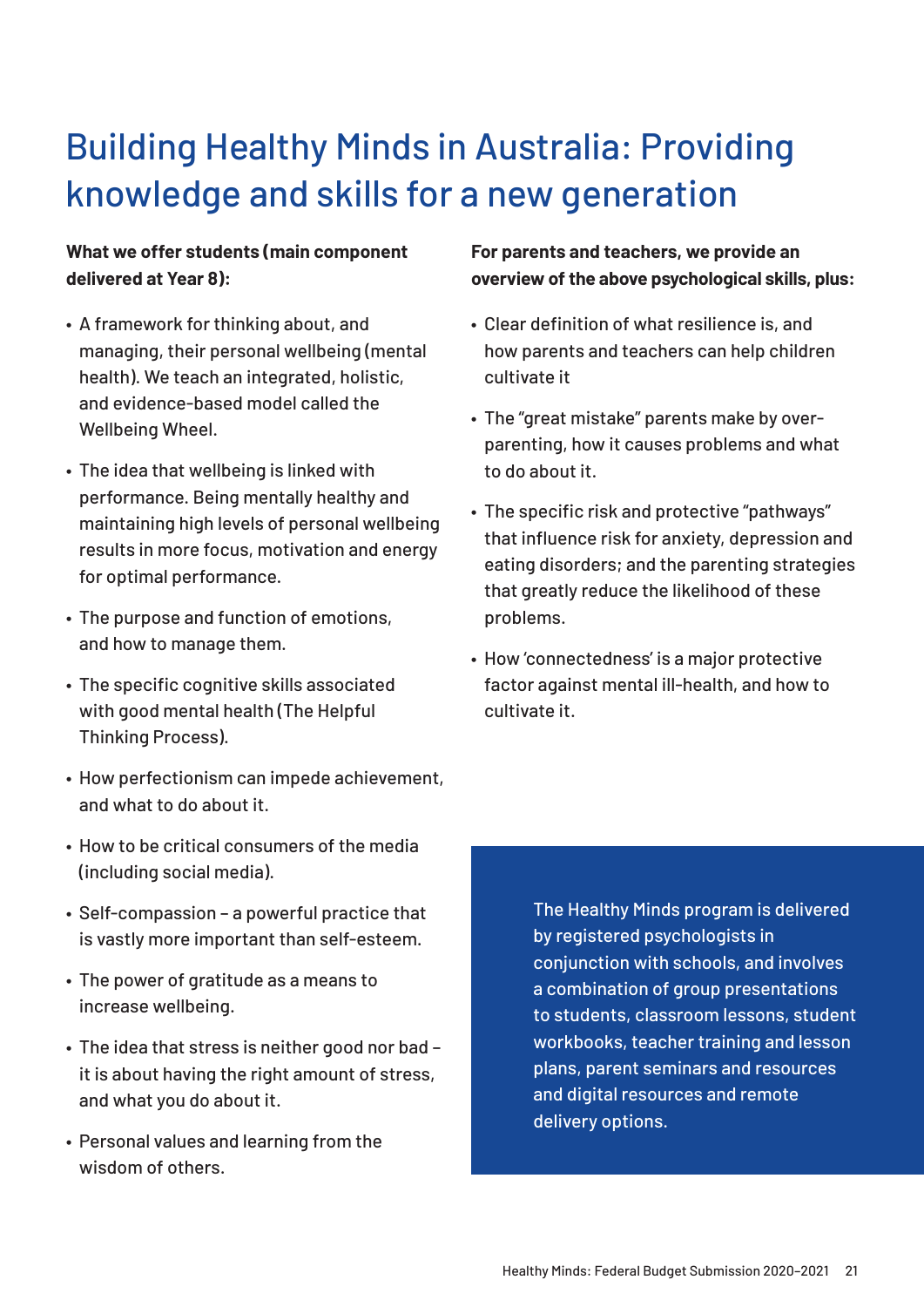<span id="page-21-0"></span>While many worthwhile initiatives are focused on the treatment of mental ill-health in Australia, the *primary prevention of anxiety, depression and eating disorders* remains the critical next step in creating a generational shift in Australia's mental health.

Given the favourable outcome of the government schools pilot trial, we propose a cross-portfolio collaboration between Health and Education to facilitate a national roll-out of the Healthy Minds program, funded by the Department of Health.

We propose a 3-year staged scaling-up of the Healthy Minds program to potentially reach all government high-schools in Australia. We have developed and tested multi-modal delivery of our program to reach rural and remote schools.

Schools are able to apply to receive the program, and our operations centre provides a point of liaison for coordinating the planning, resources and logistics of implementing the program.

We consider aspects of our program are also relevant for primary schools, sporting clubs, youth groups, pre-schools, kindergartens, childcare centres and community groups, particularly our parenting seminars.

|                                        | <b>Updated Dates</b> |         |         |
|----------------------------------------|----------------------|---------|---------|
| Estimated 3-year Project Cost: \$49.8m | 2021-22              | 2022-23 | 2023-24 |
| Recommended Federal Investment         | \$4.2m               | \$12.6m | \$33m   |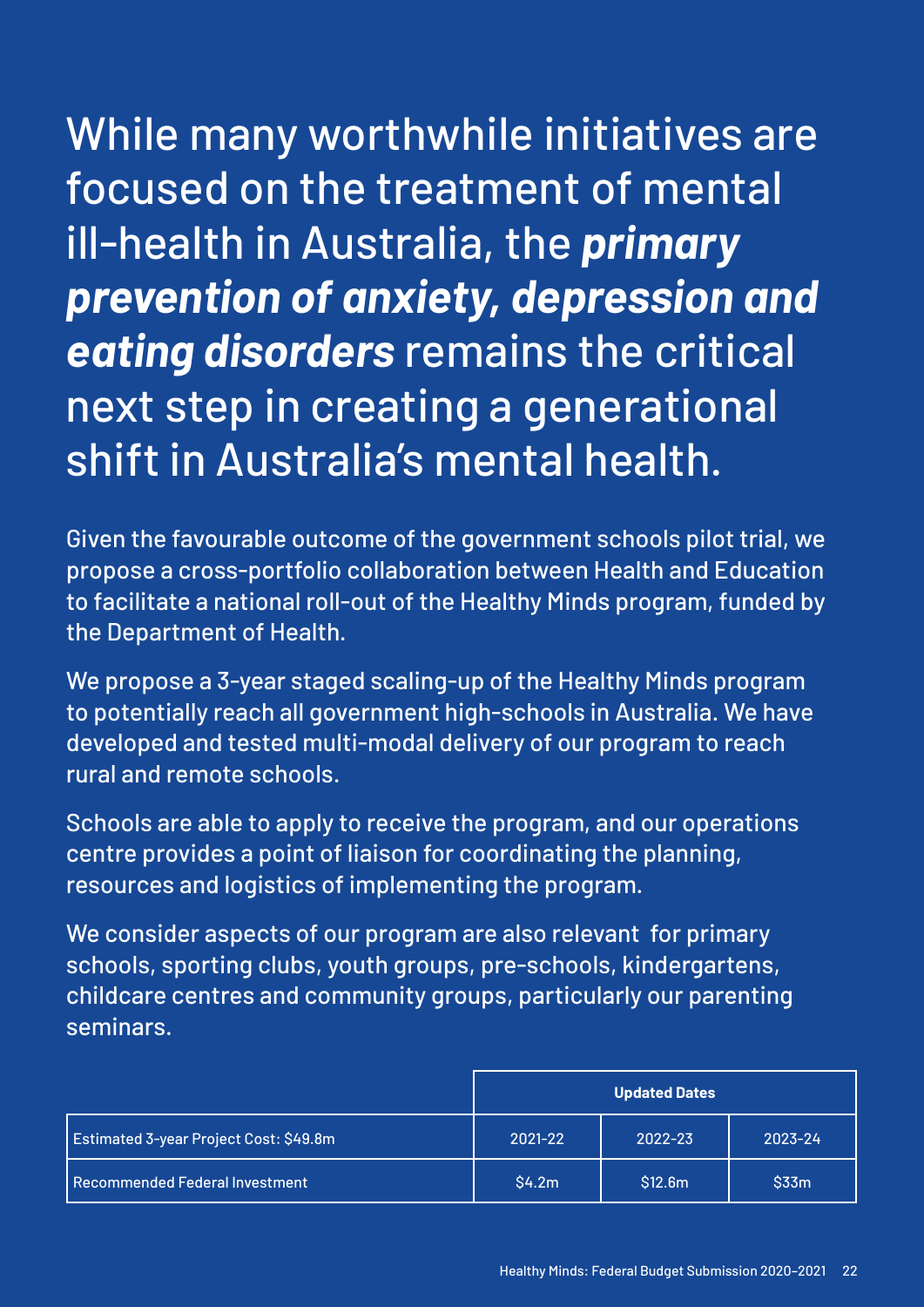Reference: Wahl, M. S., Adelson, J. L., Patak, M.A., Passel, P., & Hautzinger, M. (2014). *Teachers or psychologists: who should facilitate depression prevention programs in schools?* International journal of environmental research and public health, 11(5), 5294- 5316.

**Pre-Budget Submission** Updated January 2021

Prepared by Healthy Minds Office 2, 21 King William Road Unley SA 5061 0411 591 276 [www.healthymindsprogram.com](http://www.healthymindsprogram.com)

in [www.linkedin.com/in/tom-nehmy-1a909828/](http://www.linkedin.com/in/tom-nehmy-1a909828/) [@DrTomNehmy](https://twitter.com/drtomnehmy)